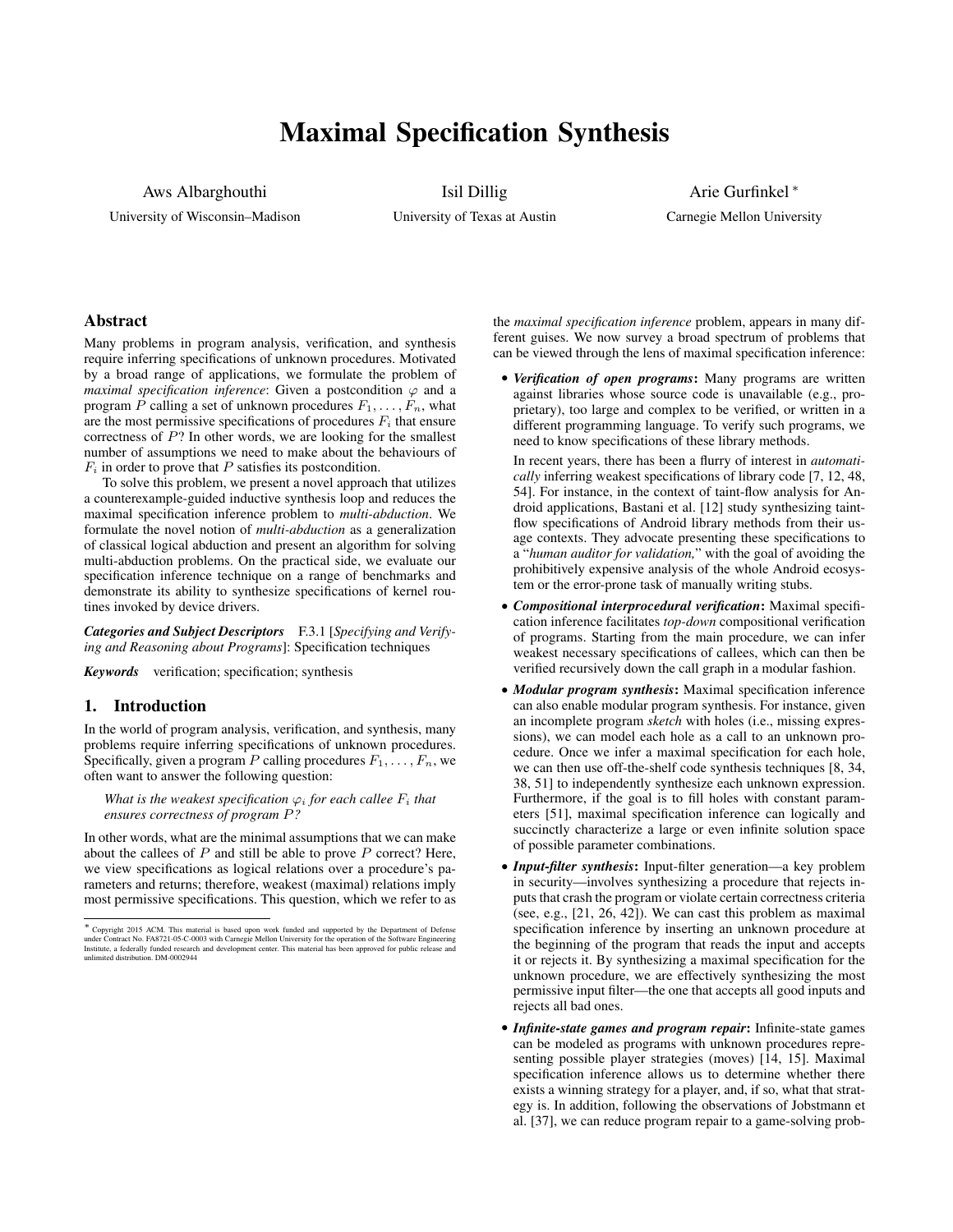

Figure 1: Overview of our approach

lem, which can then be formulated as maximal specification inference. For instance, Beyene et al. [14] and Jobstmann et al. identify a set of "*suspect statements*" in a faulty program. To find a replacement for such statements, they, essentially, abstract them as unknown procedures and synthesize specifications of those procedures that ensure program correctness.

Motivated by such a diverse range of applications, we study the maximal specification inference problem in a general logic-based setting. Specifically, we propose a technique for automatically inferring maximal specifications by reducing the problem to a novel generalization of logical abduction. Given a program P containing calls to procedures  $F_1, \ldots, F_n$ , we wish to infer a logical specification  $\varphi_i$  for each  $F_i$  such that the following conditions are satisfied:

- *Safety*: If each procedure  $F_i$  satisfies its specification  $\varphi_i$ , then program P is guaranteed to satisfy its desired safety property.
- *Non-triviality*: Our technique should not infer the trivial specification false for any procedure.
- *Maximality*: The specification  $\varphi_i$  inferred for each  $F_i$  should be a weakest such specification. That is, we cannot weaken any  $\varphi_i$  without either violating safety or making the specification  $\varphi_i$  for some other procedure  $F_i$  stronger.

In our setting, the maximality criterion (Pareto optimality) is very important because we would like to infer the weakest specifications that are needed for guaranteeing safety. Specifications that are stronger than necessary can cause a verifier to miss real bugs or a synthesizer to fail where it should not. For instance, synthesizing an overly restrictive specification of a library routine and then reusing it to verify a client application might cause us to miss bugs.

The key ingredient of our specification inference algorithm is a *counterexample-guided inductive synthesis* (CEGIS) loop with a new logical inference technique called *multi-abduction* at its core (Figure 1). Multi-abduction is a powerful generalization of *standard abduction*: Given a pair of formulas  $X, C$  and an unknown predicate  $R(x)$  (called an *abducible*), standard abduction infers an interpretation  $\varphi$  of R such that  $\varphi \wedge X \not\models \text{false}$  and  $\varphi \wedge X \models C$ . Intuitively, standard abduction looks for an *explanatory hypothesis*  $\varphi$  that, together with the *known facts*  $\chi$ , is sufficient to imply the *conclusion* C.

Multi-abduction generalizes standard abduction by simultaneously inferring multiple unknowns. Specifically, given a formula

$$
\left(\bigwedge_{i=1}^n\bigwedge_{j=1}^{n_i}R_i(\boldsymbol{x}_{ij})\wedge\chi\right)\Rightarrow C,
$$

multi-abduction computes a map from each unknown predicate  $R_i$ to a formula  $\varphi_i$  over variables  $v_i$  such that

(i) 
$$
\bigwedge_{ij} \varphi_i[\mathbf{x}_{ij}/\mathbf{v}_i] \land \chi \not\models false
$$
, and  
(ii)  $\bigwedge_{ij} \varphi_i[\mathbf{x}_{ij}/\mathbf{v}_i] \land \chi \models C$ ,

$$
1 \t \leftarrow 0\n2 \text{ while } (*)\n3 \text{ if } (p = 1)\n4 \t 1 \leftarrow \text{lock}(1)\n5 \text{ if } (p != 1)\n6 \t 1 \leftarrow 0\n7 \text{ else}\n8 \text{ assert}(1 = 1)
$$

Figure 2: Example program used to illustrate our technique

where  $\varphi[\mathbf{x}/\mathbf{v}]$  is  $\varphi$  with all occurrences of v replaced by x. Observe that multi-abduction generalizes standard abduction in two important ways:

- (*i*) The input formula is allowed to contain multiple different unknown predicates  $R_1, \ldots, R_n$ , and
- $(ii)$  the same predicate  $R_i$  can appear multiple times with different arguments  $x_{i1}, \ldots, x_{in_i}$ .

The problem of inferring unknown method specifications in a bounded program fragment is naturally encoded as multi-abduction: Each unknown specification corresponds to an unknown predicate  $R_i$ , and the same  $R_i$  can appear multiple times with different arguments at distinct call sites. Further, since we want to infer weakest specifications, we are interested in *maximal solutions* to multiabduction problems.

As outlined in Figure 1, our approach is based on a CEGIS loop that uses multi-abduction to synthesize specifications from a finite set of bounded control-flow paths through a program P. Given a set of candidate specifications, we then invoke a verifier to check if the specifications ensure correctness of *all* of P's execution paths. If not, new counterexample paths are emitted by the verifier and synthesis is restarted, taking the new program paths into account.

We implemented our approach in an LLVM-based program verifier [6] and used it to synthesize maximal specifications of unknown procedures in a variety of programs. Most interestingly, we show how our approach can efficiently synthesize stubs for kernel routines and initialization code from Windows device drivers used in the software verification competition (SV-COMP) [16].

This paper makes the following key contributions:

- We define the *maximal specification inference* problem and present a *counterexample-guided inductive synthesis* algorithm for solving it.
- We define the *multi-abduction* problem, a generalization of traditional logical abduction, and present an algorithm for finding maximal solutions to multi-abduction problems.
- We show how the specification inference problem for a bounded program fragment can be formulated as multi-abduction.
- We present an implementation of our proposed techniques and demonstrate its applicability by synthesizing maximal specifications in a range of programs, including synthesizing stubs of kernel routines invoked by Windows device drivers.

# 2. Illustrative Example

In this section, we illustrate our maximal specification inference algorithm by applying it to a simple example.

Consider the program in Figure 2, which is a simplified version of a small locks benchmark in the software verification competition (SV-COMP) [16]. Variable 1 takes values in  $\{0, 1\}$ ; the procedure **lock**, called at line 4, is unknown; the symbol ∗ represents non-deterministic choice; and the unassigned variable p holds an arbitrary value. Our goal is to synthesize a maximal specification of **lock** such that no program execution violates the assertion at line 8. Since **lock** takes one input argument and returns one value,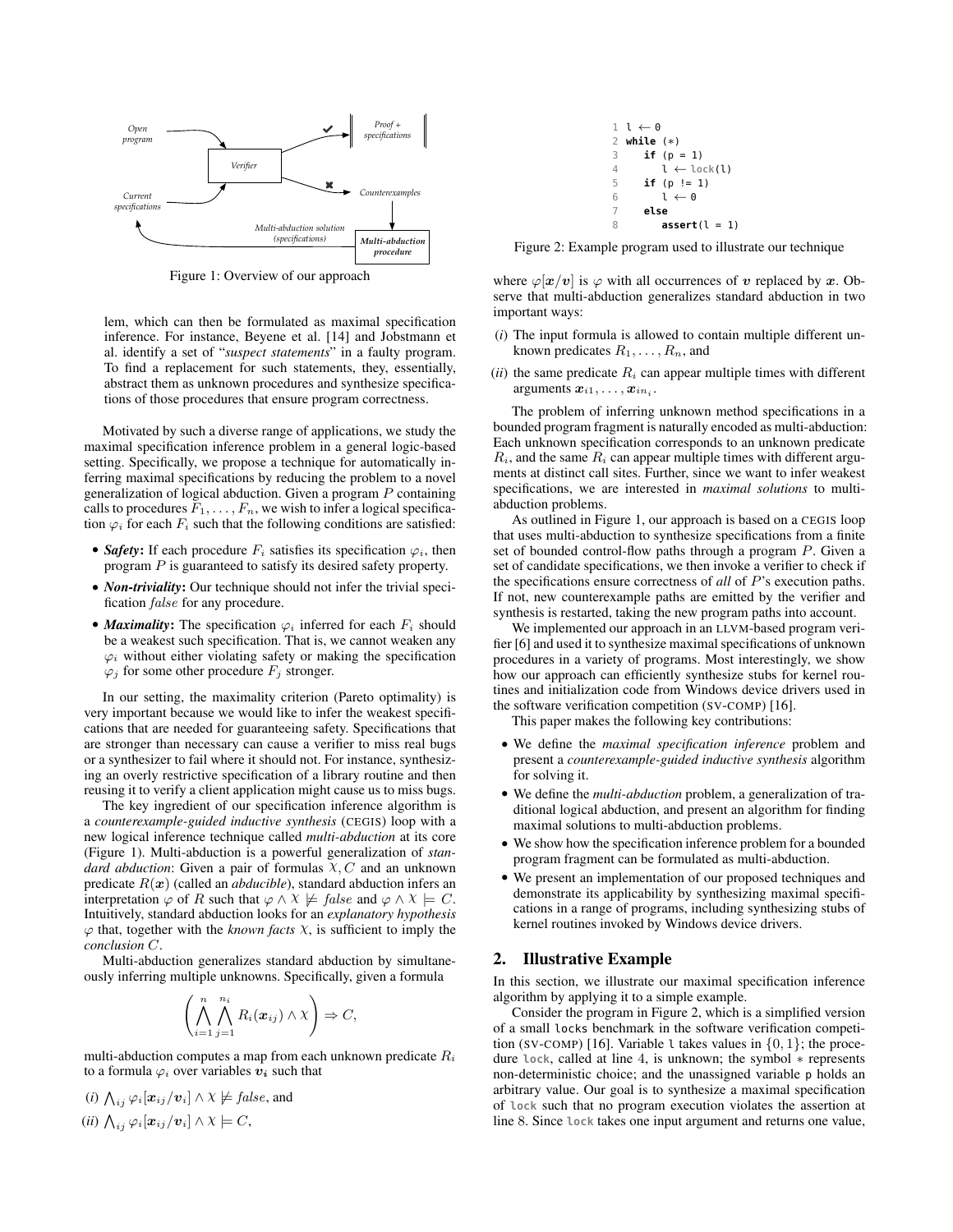we are looking for a specification  $lock(l_{in}, l_{out})$  that is a relation over the argument and return of **lock**, denoted l*in* and l*out*, respectively.

*First iteration* Our technique begins by setting *lock*(l*in*, l*out*) to true, the weakest possible specification. It then invokes the verifier to check if this specification is sufficient to prove the assertion. In this case, true is too weak, and the verifier may return the counterexample path  $\pi_1 = 1, 2, 3, 4, 5, 8$ . This is a counterexample because the specification true implies that **lock** at line 3 may return any value, including 0, which violates the assertion.

Now, our goal is to synthesize a specification of **lock** that ensures that  $\pi_1$  is correct. To do so, we use  $\pi_1$  to construct the following multi-abduction query (which, in this case, is just a classical abduction query):

$$
(l_{st} = 0 \land p = 1 \land lock(l_{st}, l_{end})) \Rightarrow l_{end} = 1,
$$

The left-hand side of the implication encodes the semantics of the path  $\pi_1$ , where  $l_{st}$  denotes the initial (start) value of l,  $l_{end}$  denotes its value at the assertion, and the call to **lock** is encoded using the *abducible lock*(l*st*, l*end*). The right-hand side of this implication encodes the assertion (postcondition). Thus, this abduction query is looking for an interpretation of the abducible *lock* that ensures the validity of this implication, and therefore the correctness of path  $\pi_1$ with respect to the assertion. In this case, we compute the following maximal solution for  $lock(l_{in}, l_{out}) \equiv l_{in} = 0 \Rightarrow l_{out} = 1$ . This formula specifies that **lock** must return 1 whenever its input is 0; otherwise, **lock** can return an arbitrary value.

*Second iteration* In the second iteration, we invoke the verifier again, this time checking whether  $l_{in} = 0 \Rightarrow l_{out} = 1$  is sufficient to prove correctness of the program. The verifier discovers that this specification is still too weak. As a result, it might return the counterexample  $\pi_2 = 1, \langle 2, 3, 4, 5, 8 \rangle^2$ , where the superscript indicates that we take the same path through the loop twice. This is a counterexample because, in the second iteration of the loop, the value of l is 1 and our specification allows an arbitrary return value for **lock** when the input is 1, thus violating the assertion.

We now create the following new multi-abduction problem:

$$
ENCODE({\pi_1, \pi_2}) \Rightarrow l_{end} = 1,
$$

Here, the left-hand side of the implication encodes executions of *both* paths seen so far (i.e.,  $\pi_1$  and  $\pi_2$ ), and the right-hand side is the postcondition. Specifically,  $ENCODE({\pi_1, \pi_2})$  corresponds to the following formula:

$$
l_{st} = 0 \land p = 1 \land lock(l_{st}, l_{fst}) \land lock(l_{fst}, l_{snd}) \land l_{end} \in \{l_{fst}, l_{snd}\}.
$$

Observe that the left-hand side of this multi-abduction problem has two occurrences of the unknown predicate *lock* over different arguments, one for each iteration of the loop (*fst* and *snd*). A solution to this multi-abduction problem is an interpretation of the predicate *lock* that makes the implication valid. Therefore, by finding a weakest solution to this multi-abduction problem, we find a maximal specification for **lock** that ensures correctness of the two paths we have examined thus far. In this case, we get the solution  $lock(l_{in}, l_{out}) \equiv l_{out} = 1.$ 

*Final iteration* Finally, we invoke the verifier with the new specification l*out* = 1, which is sufficient to prove correctness of our program. We thus conclude that a maximal specification for **lock** is one that always returns the value 1, no matter what the input is.

*Summary* Our approach synthesizes maximal specifications for loop-free program paths by solving multi-abduction problems. Furthermore, even though each iteration of the algorithm considers a finite number of control-flow paths, we can still guarantee the maximality and safety of the inferred specification for the whole program. In the following sections, we formalize this process in detail, present our solutions, and discuss the various challenges and intricacies of developing multi-abduction solvers.

#### 3. Maximal Specifications and Multi-Abduction

We now define the *maximal specification inference* problem and introduce *multi-abduction*. Both in this section and the rest of the paper, we assume that formulas belong to a first-order theory  $\mathcal{T}$ .

# 3.1 Maximal safe specifications

*Programs* A program P is a tuple  $(N, E, n_e, n_x, \mathcal{V}, \rho)$ , where  $(N, E)$  is a directed graph with a special *entry node*  $n_e$  and *exit node*  $n_x$ . The set V denotes all program variables, and  $\rho$  is a first-order formula that serves as a postcondition for P, denoted post(P). We assume that each edge  $e \in E$  is labelled with a command  $e^c$ , which can be one of the following constructs:

- An assignment  $v \leftarrow exp$ , where  $v \in V$  and  $exp$  is a program expression over variables  $V$ . We assume that there is at most one assignment to each variable (i.e., the program is in SSA form).<sup>1</sup>
- An assumption of the form  $assume(b)$ , where b is a Boolean expression over program variables V.
- A procedure call  $x \leftarrow F(y)$ , where x and y are vectors of variables in  $V$  and  $F$  is a procedure. We model side effects by allowing procedures to return multiple values.

A procedure F is *unknown* if its source code is not available; we write unknowns $(P)$  to denote unknown procedures called by  $P$ . For the purposes of this paper, we will assume that all callees are unknown, and our goal is to infer safe and permissive specifications for each  $F \in$  unknowns(P). We say that a program P is *closed* if it does not contain calls to unknown procedures; otherwise, it is *open*. Given a closed program P with corresponding postcondition  $ρ$ , we write  $P \models ρ$  if P satisfies its postcondition in all executions. We also say that program P is *safe* whenever  $P \models \rho$ .

*Maximal safe specifications* Given program P with unknown procedures  $F_1, \ldots, F_n$ , we use the symbol  $\Delta$  to denote a *specification environment* (or *specification* for short) mapping each procedure  $F_i$  to a first-order formula  $\varphi_i$  over vectors of variables  $\alpha$ ,  $\beta$  such that  $\alpha$  denotes  $F_i$ 's arguments and  $\beta$  denotes its output. We write  $P[\Delta]$  to denote the closed program with every procedure call  $\mathbf{x} \leftarrow F_i(\mathbf{y})$  replaced by  $\text{assume}(\varphi_i[\mathbf{x}/\alpha, \mathbf{y}/\beta])$ , where  $\Delta(F_i) = \varphi_i$ . In other words,  $P[\Delta]$  is like P but with every unknown procedure  $F_i$  behaving according to its specification  $\Delta(F_i)$ .

DEFINITION 1. (Safe specification) *Given a program* P*, with*  $post(P) = \rho$ *, and a specification environment*  $\Delta$ *, we say that*  $\Delta$  *is a* safe specification *for*  $P$  *if*  $P[\Delta] \models \rho$ .

While safe specifications are sufficient for ensuring safety, they may be stronger than necessary. Since we want to synthesize *weakest* safe specifications, we define a partial order on specification environments. We use  $dom(\Delta)$  and  $range(\Delta)$  to denote the domain and range of  $\Delta$ .

DEFINITION 2. (**Partial order**  $\succ$ ) *We write*  $\Delta \succ \Delta'$ *, and say that*  $\Delta$  *is weaker than*  $\Delta'$ *, if the following hold:* 

 $(i) dom(\Delta) = dom(\Delta'),$  $(ii) \forall F \in dom(\Delta) \cdot \Delta(F) \Leftarrow \Delta'(F)$ *, and*  $(iii) \exists F \in dom(\Delta) \cdot \Delta(F) \nleftrightarrow \Delta'(F)$ .

We define *maximal safe specifications* using this partial order:

<sup>1</sup> For clarity of presentation, and wlog, we do not include SSA *phi* nodes in the language, as they can be encoded with *assumes* and additional variables.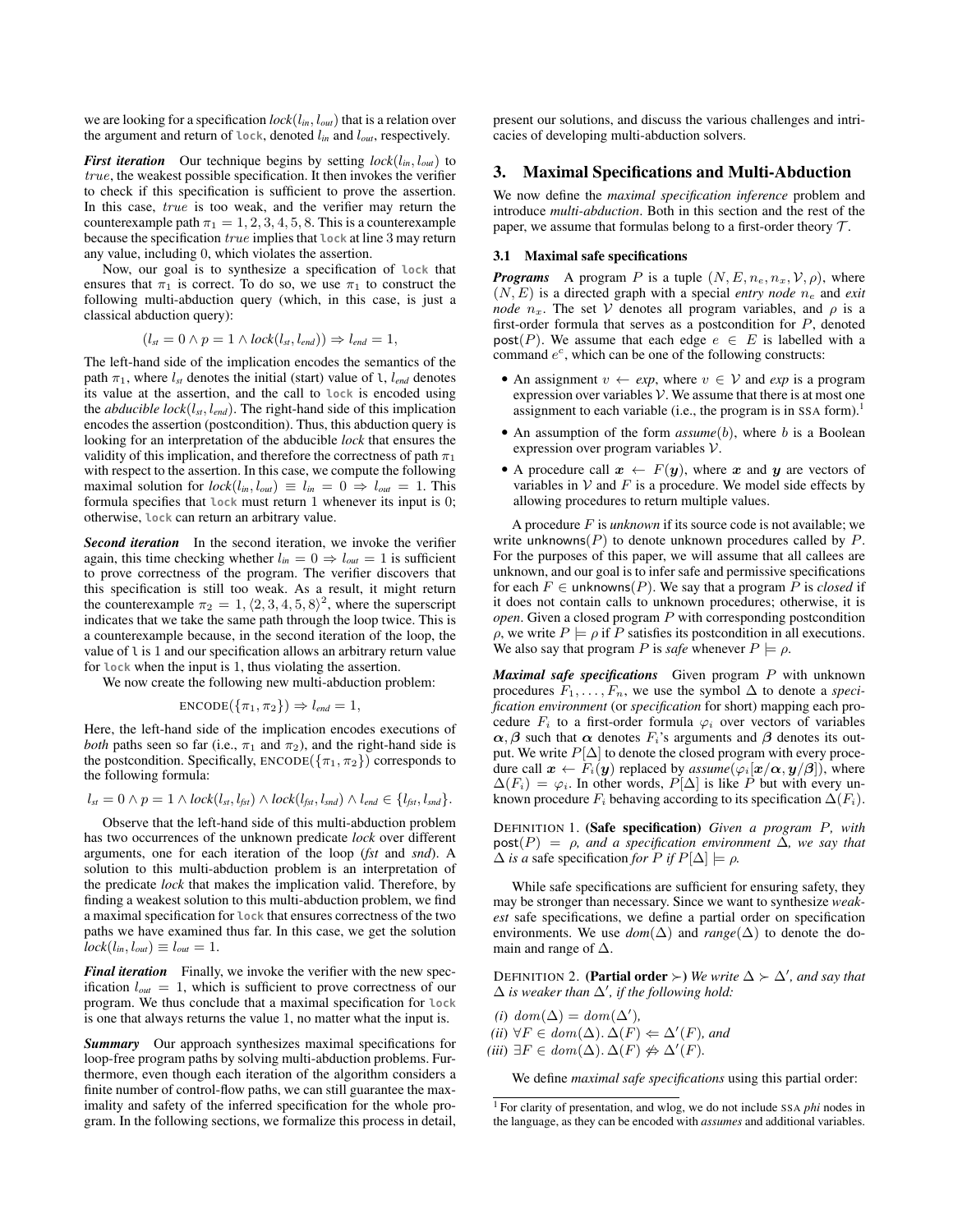DEFINITION 3. (Maximal safe specification) *Given program* P with  $\text{post}(P) = \rho$  and a specification environment  $\Delta^*$ , we say that ∆? *is a* maximal safe specification *for* P *if*

*(i)*  $P[∆^*] \models \rho$  *and* 

*(ii) for all*  $\Delta$  *such that*  $\Delta \succ \Delta^*$ *, we have*  $P[\Delta] \not\models \rho$ *.* 

In other words,  $\Delta^*$  is a maximal safe specification for P if we cannot weaken any  $\Delta^*(F)$  while preserving the safety of  $P[\Delta^*]$ . Note that there may not be a unique maximal safe specification that is higher than all other safe specifications in  $\succ$ ; instead, there may be a space of incomparable maximal safe specifications.

EXAMPLE 1. *Consider the following program with postcondition*  $x \geqslant 0 \wedge z > 10$ :

 $x \leftarrow F()$  $y \leftarrow \mathbb{G}(x)$  $z \leftarrow y + 1$ 

*A maximal safe specification for this program is*

$$
\Delta : [F(\beta) \mapsto \beta \geq 0, G(\alpha, \beta) \mapsto (\alpha \geq 0 \Rightarrow \beta > 9)].
$$

 $\Delta(F)$  *specifies that* F *should always return a positive value.*  $\Delta(G)$ *specifies that* G *should return a value* > 9 *whenever its argument is positive; otherwise, it can return an arbitrary value.*

#### 3.2 Multi-abduction

*Standard abduction* We first review standard abduction, which we henceforth refer to as *simple abduction*. Intuitively, simple abduction asks the question, "*What facts do we need to know, in addition to our already-known facts* χ*, in order to reach conclusion* C*?"* The following definition formalizes this intuition.

**DEFINITION 4.** (**Simple abduction**) *Given a formula*  $R(x) \wedge \chi \Rightarrow$ *C*, simple abduction *finds* a *formula*  $\varphi$  *over variables*  $\boldsymbol{x}$  *such that* 

*(i)*  $\varphi \wedge \chi \neq false$ *, and*  $(ii) \varphi \wedge \chi \models C.$ 

In this definition, we refer to  $R(x)$  as an *abducible*. A *solution*  $\varphi$  to a simple abduction problem is an interpretation of  $R(x)$  that strengthens the left-hand side of the implication in order to make the implication logically valid. A *maximal* solution to the simple abduction problem is one that is logically weakest. Every solvable simple abduction problem has a unique maximal solution up to logical equivalence.

Given a simple abduction problem  $R(x) \wedge \chi \Rightarrow C$ , we will assume a procedure  $ABDUCE(X, C, x)$  that computes a maximal solution to the corresponding simple abduction problem. For firstorder theories that admit quantifier elimination, one possible implementation of ABDUCE is simply QE( $\forall \overline{x}$ .  $\chi \Rightarrow C$ ), where QE represents a quantifier elimination procedure and  $\overline{x}$  denotes all free variables in  $\chi \Rightarrow C$  except  $x$  [30].

*Multi-abduction* While simple abduction allows the inference of a single unknown predicate (abducible), it is often necessary to consider multiple abducibles over different vocabularies. For example, in the context of specification inference, different unknown predicates correspond to different procedures, and different occurrences of the same unknown predicate correspond to different calls to the same procedure. Multi-abduction generalizes simple abduction by allowing multiple unknowns as well as different occurrences of the same unknown:

DEFINITION 5. (Multi-abduction) *Given a formula*

$$
\left(\bigwedge_{i=1}^n\bigwedge_{j=1}^{n_i}R_i(\boldsymbol{x}_{ij})\wedge\chi\right)\Rightarrow C,
$$

1 function  $MAXSAFESpec(P)$ 2  $\Delta \leftarrow \{F_i \mapsto true \mid F_i \in \text{unknowns}(P)\}$ 3  $\Pi \leftarrow \emptyset; \widehat{\Pi} \leftarrow \emptyset$ <br>4 while *true* do 4 while  $true$  do<br>5  $\theta \leftarrow \text{VERIF}$ 5  $\theta \leftarrow \text{VERIFY}(P[\Delta], \widehat{\Pi})$ <br>6 **if**  $\theta = \emptyset$  **then return**  $\Delta$ 6 if  $\theta = \emptyset$  then return  $\Delta$ <br>7  $\Pi \leftarrow \Pi \cup \theta$ 7  $\Pi \leftarrow \Pi \cup \theta$ <br>8  $\psi \leftarrow \text{ENCOI}$ 8  $\psi \leftarrow \text{ENCODE}(\Pi)$ <br>9  $\Phi \leftarrow \text{FI ATTEN}(\psi)$  $\Phi \leftarrow \text{FLATTEN}(\psi)$ 10  $\Delta'$  ← MULTIABDUCE( $\Phi$ , post( $P$ )) 11 if  $\Delta' =$  none then  $\hat{\Pi} \leftarrow \hat{\Pi} \cup \theta$ <br>
12 else  $\Delta \leftarrow \Delta'$ else $\Delta \leftarrow \Delta'$ 

|  | Algorithm 1: Synthesizing maximal safe specifications |
|--|-------------------------------------------------------|
|  |                                                       |

*multi-abduction finds a mapping*  $\Delta$  *from each*  $R_i$  *to a formula*  $\varphi_i$  $over variables$   $x_i$  *such that* 

(i) 
$$
\bigwedge_{ij} \varphi_i[\boldsymbol{x}_{ij}/\boldsymbol{x}_i] \wedge \chi \not\models false
$$
, and  
(ii)  $\bigwedge_{ij} \varphi_i[\boldsymbol{x}_{ij}/\boldsymbol{x}_i] \wedge \chi \models C$ .

In this definition, we call each  $R_i(x_{ij})$  an abducible and refer to  $\Delta$  as a solution to the multi-abduction problem. (For simplicity, we overload notation and use ∆ to denote multi-abduction solutions as well as safe specifications.) A *maximal solution* to the multiabduction problem is one where no  $\varphi_i$  can be weakened. In other words,  $\Delta$  is a maximal solution to a multi-abduction problem M if, for any  $\varphi'_i$  that is logically weaker than  $\Delta(R_i)$ , the mapping  $\Delta[R_i \mapsto \varphi'_i]$  is *not* a solution to M. Unlike simple abduction problems, multi-abduction problems do not have unique maximal solutions. This is illustrated by the following example:

EXAMPLE 2. *Consider the multi-abduction problem*

$$
R_1(x) \land R_2(y) \Rightarrow x + y \geq 1
$$

*and two of its solutions*

$$
\Delta_1: [R_1 \mapsto x \geqslant 0, R_2 \mapsto y \geqslant 1] \Delta_2: [R_1 \mapsto x \geqslant 1, R_2 \mapsto y \geqslant 0].
$$

*In this case, both*  $\Delta_1$  *and*  $\Delta_2$  *are maximal and incomparable.*  $\Box$ 

A special kind of multi-abduction problem is one where all abducibles have unique predicates—that is, each unknown  $R_i$  appears exactly once in the formula. Such problems, which we call *linear multi-abduction problems*, have the form  $\bigwedge_i R_i(\boldsymbol{x}_i) \wedge \boldsymbol{X} \Rightarrow C$ . In contrast, we refer to the general case, where the same predicate can appear multiple times with different arguments, as *non-linear multi-abduction problems*.

# 4. Synthesizing Maximal Safe Specifications

In this section, we present our counterexample-guided inductive synthesis algorithm for learning maximal safe specifications.

*High-level description* The high-level skeleton of our technique is shown in Algorithm 1; it takes a program  $P$  and returns a maximal safe specification. The algorithm initially assumes that each  $F \in$  unknowns(P) has specification true (line 2). While such a specification  $\Delta$  is very permissive, it is unlikely to be safe. Hence, the algorithm goes through a refinement loop (lines 4–12) where each specification in  $\Delta$  is iteratively modified until  $P[\Delta]$  is proven safe.

Going into more detail, line 5 of Algorithm 1 attempts to verify program P (with respect to its postcondition  $post(P)$ ) using current specifications  $\Delta$ . For this purpose, we assume a procedure VERIFY that is capable of generating one or more counterexamples (as program paths) if the verification task fails. VERIFY also takes a set of paths  $\hat{\Pi}$  and ensures that the returned counterexamples are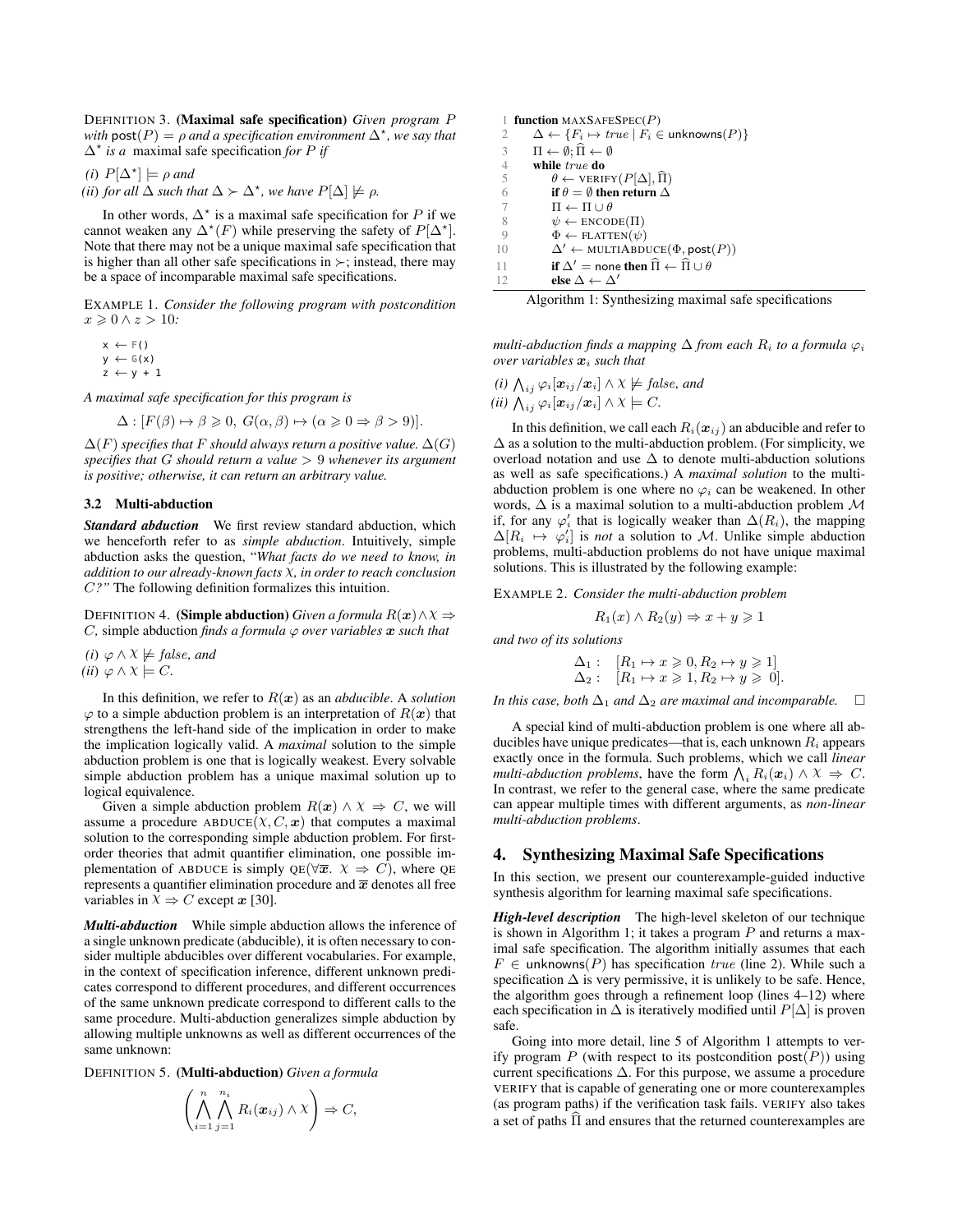not in  $\hat{\Pi}$ , i.e.,  $\theta \cap \hat{\Pi} = \emptyset$ . Since many existing verification algorithms are capable of generating counterexamples [6, 10, 17, 44], we do not describe the VERIFY procedure in detail.

Now, suppose the verification task at line 5 fails with a set  $\theta$ of counterexamples that falsify  $post(P)$ . In this case, we add  $\theta$  to the set Π of all counterexamples encountered so far and try to infer a specification environment ∆ that is sufficient to rule out all counterexamples in  $\Pi$ . <sup>2</sup> To infer such a specification  $\Delta$ , one possibility is to solve a *set* of simultaneous multi-abduction problems. That is, for each counterexample path  $\pi \in \Pi$ , we generate a multiabduction problem where the abducibles correspond to procedure calls in  $\pi$ , and we then solve all of these multi-abduction problems *simultaneously*. Unfortunately, there are two main problems with this approach: First, it requires us to devise a technique for solving not just one multi-abduction problem, but a set of them simultaneously. Second, if we represent the set of counterexamples Π symbolically as an SMT formula  $\psi$ , generating one multi-abduction problem *per counterexample* would require us to convert  $\psi$  to DNF, a possibly exponential operation.

*Encoding counterexamples* In order to side-step explicit counterexample enumeration and simultaneous multi-abduction, we present a technique that encodes a set of counterexamples into a single multi-abduction problem. Specifically, we think of Π as a loop-free program  $P_{\Pi}$  and use a procedure called ENCODE to represent all executions of  $P_{\Pi}$  as a formula  $\psi$  (a standard, BMClike encoding of loop-free programs [5, 11, 24]). Given loop-free program  $P_{\Pi}$  with nodes N and edges E, ENCODE generates the following formula:

$$
c_{n_e} \wedge \bigwedge_{u \in N} \left( c_u \Rightarrow \bigvee_{e = (u,v) \in E} \left( c_v \wedge [e^c] \right) \right)
$$

Here,  $c<sub>u</sub>$  is an auxiliary Boolean variable indicating that control is at program location  $u$ . The formula  $c_{n_e}$  indicates that the program begins execution at the entry node  $n_e$ . Now, if we reach node u, we must also reach one of its successors  $v$  and execute the command  $e^c$  associated with edge  $e = (u, v)$ . Hence, the formula  $c_v \wedge [e^c]$ <br>denotes the transition from u to v, where  $[e^c]$  is defined as follows denotes the transition from u to v, where  $\llbracket e^c \rrbracket$  is defined as follows:

$$
[x \leftarrow e] = (x = e) \qquad [assume(b)] = b
$$

 $\left[\![\boldsymbol{x} \leftarrow F_i(\boldsymbol{y})\!]\!] = R_i(\boldsymbol{x}, \boldsymbol{y})$ 

Our encoding of assignments assumes that the program has been converted to SSA form, as we do not explicitly rename variables. Also, since we assume that all callees  $F_i$  are unknown, we introduce a predicate  $R_i$  that represents the unknown specification of  $F_i$ .

Going back to Algorithm 1, let  $\psi$  be a formula encoding all counterexamples  $\Pi$  encountered so far. To ensure that each  $\pi \in \Pi$ is ruled out in the next iteration, we must find an interpretation of all predicates  $R_i$  under which the formula  $\psi \Rightarrow \text{post}(P)$  is logically valid. Observe that this is almost a multi-abduction problem, but not quite, as the abducibles  $R_i$  can appear under disjunctions in  $\psi$ , whereas multi-abduction requires formula  $\psi$  to be of the form  $\bigwedge_{ij} R_i(\boldsymbol{x}_{ij}) \wedge \chi$  (i.e., all abducibles appear at the outermost conjunction). Fortunately, given a formula  $\psi$  where all unknowns appear positively (i.e., under an even number of negations), we can always transform  $\psi$  to the syntactic form  $\bigwedge_{ij} R_i(\boldsymbol{x}_{ij}) \wedge \chi$  using a procedure we call *flattening*.

*Multi-abduction problem flattening* Given an arbitrary formula  $\varphi$  where unknown predicates appear only positively, the procedure FLATTEN, given in Algorithm 2, shows how to convert  $\varphi$  to a multiabduction problem. Specifically, procedure FLATTEN takes as input a formula  $\varphi$ , where all abducibles appear only positively in  $\varphi$ , and

| 1 function FLATTEN( $\varphi$ ) |                                                                             |  |  |  |
|---------------------------------|-----------------------------------------------------------------------------|--|--|--|
| 2                               | $\varphi^* \leftarrow \varphi$ ; $\psi \leftarrow true$                     |  |  |  |
| 3                               | for all $R(x) \in abds(\varphi^*)$ do                                       |  |  |  |
| 4                               | $x_i \leftarrow \text{fresh}(x)$                                            |  |  |  |
| 5                               | $\varphi^* \leftarrow \varphi^*[(\mathbf{x} = \mathbf{x}_i)/R(\mathbf{x})]$ |  |  |  |
| 6                               | $\psi \leftarrow \psi \wedge R(\boldsymbol{x}_i)$                           |  |  |  |
|                                 | return $\psi \wedge \varphi^*$                                              |  |  |  |

Algorithm 2: Extracting abducibles to the outer level

returns a formula of the form  $\bigwedge_{ij} R_i(\bm{x}_{ij}) \wedge \chi$ , where all abducibles have been *pulled out*.

The main idea behind FLATTEN is to replace every abducible  $R(x)$  in  $\varphi$  with the formula  $x = x_i$  where  $x_i$  is a fresh set of variables. After this transformation has been applied to  $\varphi$  for every  $R_i(\mathbf{x}_{ij})$ , we obtain a formula  $\varphi^*$  that does not contain any unknown predicates (line 5). To obtain the final *flattened* formula, we then generate

$$
\varphi^\star \wedge \bigwedge_{R(\bm{x}) \in \mathsf{abd}(\varphi)} R(\bm{x}_i),
$$

where  $x_i$  is the fresh set of variables associated with abducible  $R(x)$  and abd( $\varphi$ ) is the set of all abducibles appearing in  $\varphi$ .

EXAMPLE 3. *Consider the formula*  $\varphi$  :  $G(a, b) \vee a = 3 \vee G(c, d)$ . *Applying* FLATTEN *to*  $\varphi$  *yields the formula:*  $\psi \wedge \varphi^*$ *, where* 

$$
\psi: G(x_1, x_2) \wedge G(x_3, x_4)
$$
  

$$
\varphi^*:\ (x_1 = a \wedge x_2 = b) \vee a = 3 \vee (x_3 = c \wedge x_4 = d) \square
$$

The following theorem states the correctness of FLATTEN by showing that it preserves non-trivial, maximal, safe solutions, where a non-trivial solution does not set any abducible to *false*.

THEOREM 1 (Correctness of FLATTEN). *Let* ϕ *be a formula containing abducibles appearing only positively. Let* C *be an abduciblefree formula. Then,*

$$
\varphi[\Delta] \models C \text{ iff } \text{FLATTEN}(\varphi)[\Delta] \models C,
$$

*where*  $\Delta$  *is a non-trivial assignment of abducibles to formulas.* 

PROOF 1. *All proofs are available in Appendix A.*

*Correctness* Going back to Algorithm 1, the formula Φ obtained at line 9 encodes all counterexamples Π in a form where all unknowns have been pulled out and has the syntactic form  $\bigwedge_{ij} R_i(\boldsymbol{x}_{ij}) \wedge \chi$ . Since  $\Phi \Rightarrow \mathsf{post}(P)$  now corresponds to a multiabduction problem, we can compute a maximal solution for the unknown predicates of  $\Phi$  using the algorithm described in Section 5.

Now, if the call to MULTIABDUCE at line 10 returns a solution, we obtain a new specification environment ∆ and continue our refinement loop. However, if the multi-abduction problem does not have a solution (i.e.,  $\Delta' =$  none at line 11), this means that the multi-abduction problem only has solutions that make every path in  $\Pi$  infeasible. Hence, we add the most recent counterexamples  $\theta$ to set  $\Pi$ ; this just ensures that VERIFY does not return a path in  $\Pi$  in the next iteration.  $\Pi$  is maintained simply to ensure that we do not synthesize a specification that makes all program paths infeasible. Appendix C illustrates the need for  $\widehat{\Pi}$  with an example.

The following theorem states correctness of MAXSAFESPEC. Given the undecidability of the problem, it is not guaranteed to terminate in general. However, for programs with variables over finite domains (e.g., Boolean programs), it will eventually terminate.

THEOREM 2 (Correctness of MAXSAFESPEC). *If* MAXSAFESPEC *terminates on program* P*, the computed specification environment* ∆ *is a safe, maximal, non-trivial specification for* P*.*

 $^2$  The careful reader may wonder why we need to consider all paths in  $\Pi$  in every iteration. For an answer, we direct the reader to Appendix B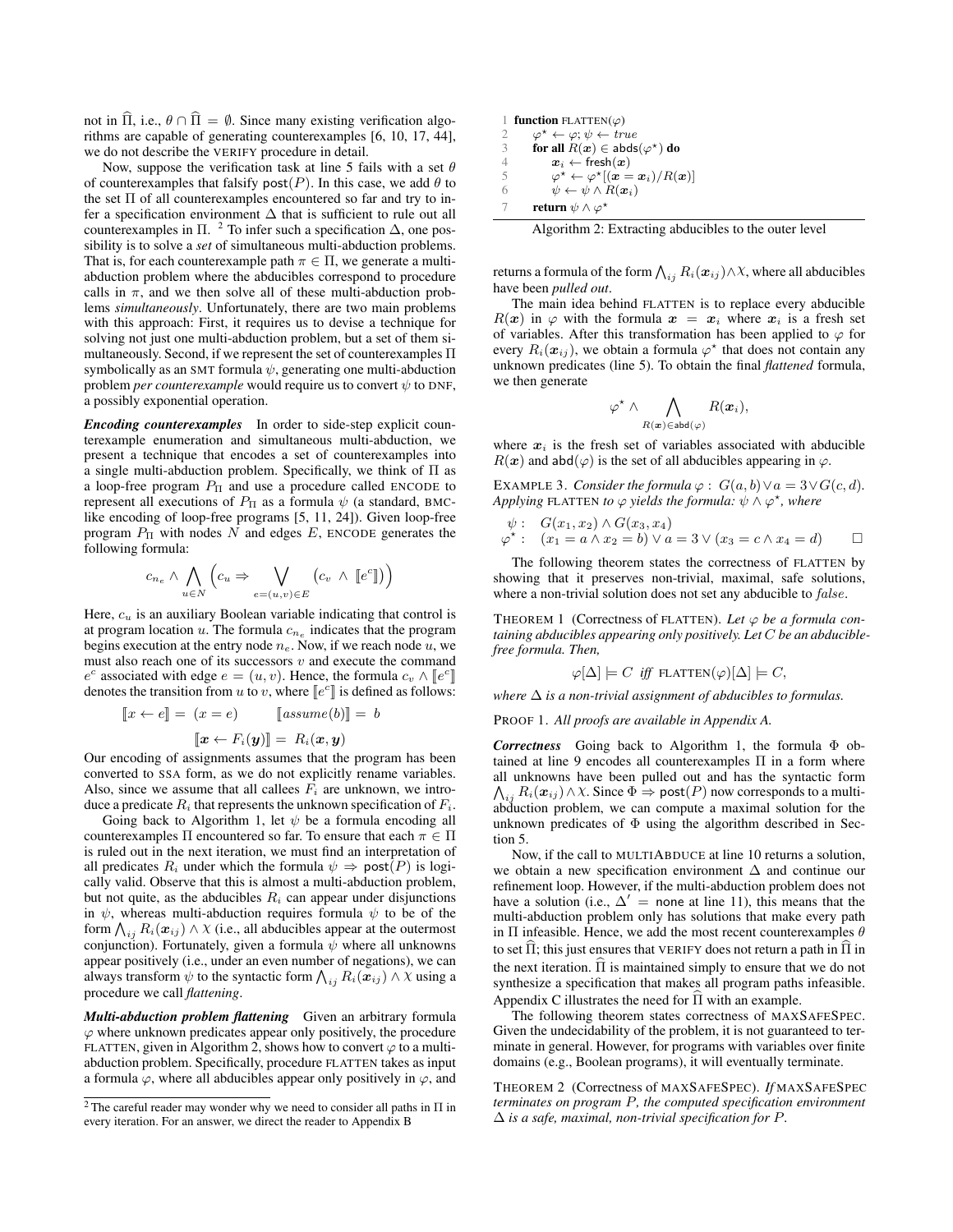```
1 function MULTIABDUCELINEAR(X, C, A)<br>2 \psi \leftarrow ABDUCE(X, C, \text{vars}(A))2 \psi \leftarrow \text{ABDUE}(X, C, \text{vars}(\mathcal{A}))<br>3 if \psi = \text{none} then return none
            if \psi = none then return none
  4 return CARTDECOMP(X, \psi, \mathcal{A})5 function CARTDECOMP(X, \psi, \mathcal{A})6 \Delta \leftarrow \text{INITSOLN}(\mathcal{X}, \psi, \mathcal{A})7 for all R_i(x_i) \in \mathcal{A} do<br>8 \Delta(R_i) \leftarrow ABDUCE
  8 \Delta(R_i) \leftarrow \text{ABDUCE}(\bigwedge_{j \neq i} \Delta(R_j), \psi, \mathbf{x}_i)9 return ∆
10 function INITSOLN(X, \psi, \mathcal{A})11 M \leftarrow \text{model}(X \wedge \psi)12 for all R_i(x_i) \in A do<br>13 \Delta(R_i) \leftarrow (x_i = h)\Delta(R_i) \leftarrow (\boldsymbol{x}_i = M(\boldsymbol{x}_i))14 return \Lambda
```
Algorithm 3: Solving linear multi-abduction problems

## 5. Multi-abduction Algorithm

In this section, we present an algorithm for computing maximal solutions to multi-abduction problems.

#### 5.1 Solving linear multi-abduction problems

Before we present our multi-abduction algorithm in its full generality, we will first present an algorithm for solving linear multiabduction problems. Recall from Section 3 that a linear multiabduction problem is of the form  $\bigwedge_i R_i(\boldsymbol{x}_i) \wedge \boldsymbol{X} \Rightarrow C$  (i.e., each unknown appears only once in the formula). While the full algorithm is a natural generalization of this one, the algorithm we present in this section is useful for gaining intuition.

Algorithm 3 summarizes our approach for solving linear multiabduction problems. The procedure MULTIABDUCELINEAR takes as input formulas  $X$  and  $C$ , which correspond to the unknownfree formulas on the left- and right-hand sides of the implication in Definition 5, respectively. MULTIABDUCELINEAR also takes as input a set A of abducibles of the form  $R_i(x_i)$  and returns a maximal solution  $\Delta$  to the problem. We use vars( $\mathcal{A}$ ) to denote the set of all arguments of all abducibles in A. The high-level structure of our multi-abduction algorithm consists of two steps:

- 1. *Simple abduction*: First, we solve the simple abduction problem defined by  $R^*(x) \wedge \chi \Rightarrow C$ , where x denotes all variables appearing in the abducibles. In other words, we combine all abducibles into one abducible  $R^*$  and find a monolithic formula that, informally speaking, *contains* all solutions of the multiabduction problem. We assume that the ABDUCE procedure returns none if the simple abduction problem has no solution.
- 2. *Cartesian decomposition*: Given a solution  $\psi$  to the simple abduction problem from step (1), we decompose  $\psi$  into a set of formulas  $\varphi_1, \ldots, \varphi_n$  such that
	- (*i*) each  $\varphi_i$  is *only* over  $x_i$ ,
	- (*ii*)  $\bigwedge_i \varphi_i \Rightarrow \psi$ , and
	- (*iii*) the set of formulas  $\varphi_1, \ldots, \varphi_n$  is as weak as possible.

We refer to the decomposition of formula  $\psi$  into such a set  $\varphi_1, \ldots, \varphi_n$  as *Cartesian decomposition*—intuitively, we are decomposing  $\psi$  into a Cartesian product of the formulas  $\varphi_i$ .

Since we already know how to solve simple abduction problems (Section 3.2), the key part of our multi-abduction algorithm is the Cartesian decomposition function (CARTDECOMP) of Algorithm 3 (line 5). This procedure first finds an initial (non-maximal) solution  $\Delta : [R_i \mapsto \varphi_i]$  (line 6) and then iteratively weakens this solution (lines 7-8) until we obtain a maximal one.

The task of finding an initial solution  $\Delta$  is performed by the INITSOLN procedure. Specifically, INITSOLN finds an interpretation of each  $R_i$  of the form  $x_i = m_i$ , where  $m_i$  is a vector of constants. Hence, our initial solution corresponds to a concrete assignment or *point*. To obtain such a solution, we simply get a model M of the formula  $X \wedge \psi$  and assign each  $R_i$  to  $x_i = M(x_i)$ , where  $M(x_i)$  is the vector of assignments to variables  $x_i$  in the  $\bigwedge_i \Delta(R_i) \Rightarrow \psi$ , we know that  $\Delta$  is a solution to the multimodel M. Since this interpretation is consistent with  $\chi$ , and since abduction problem, albeit not necessarily a maximal one.

Now, the loop in lines 7-8 of the CARTDECOMP function iteratively weakens the solution returned by INITSOLN, with the goal of making it maximal. To weaken the solution for each  $R_i$ , we *fix* the solution for all the other  $R_j$ 's and weaken  $R_i$  as much as possible by solving the following simple abduction problem:

$$
\left(R_i(\boldsymbol{x}_i) \wedge \bigwedge_{i \neq j} \Delta(R_j)\right) \Rightarrow \psi.
$$

In other words, we use the existing solution given by ∆ for all other  $R_i$ 's and infer the weakest  $R_i$  that still implies  $\psi$ . This strategy ensures that ∆ remains a valid solution to our multi-abduction problem in every iteration.

EXAMPLE 4. *Consider the following multi-abduction problem:*

$$
R_1(x) \wedge R_2(y) \wedge x \geq 0 \Rightarrow (x + y \geq 1 \vee z \geq 0).
$$

*The algorithm starts by solving the following simple abduction problem:*

$$
R^*(x, y) \land x \geq 0 \Rightarrow (x + y \geq 1 \lor z \geq 0).
$$

*This problem has maximal solution*  $R^* \mapsto (x \geq 0 \Rightarrow x + y \geq 1)$ *. Next, using* INITSOLN*, we get a model of this formula that is consistent with*  $x \ge 0$ *, say*  $x = 0$  *and*  $y = 1$ *. Hence, the initial solution is*  $R_1 \mapsto x = 0, R_2 \mapsto y = 1$ *. Now, we fix*  $R_2$  *to*  $y = 1$ *and try to weaken* R<sup>1</sup> *by solving the simple abduction problem:*

$$
(R_1(x) \land y = 1 \land x \ge 0) \Rightarrow x + y \ge 1.
$$

*The answer to this problem is*  $R_1 \mapsto true$ *; hence, our current solution becomes*  $R_1 \mapsto true, R_2 \mapsto y = 1$ *. Now, we try to weaken* R<sup>2</sup> *by fixing* R<sup>1</sup> *and solving the simple abduction problem:*

$$
(\text{true} \land R_2(y) \land x \geqslant 0) \Rightarrow x + y \geqslant 1.
$$

*Since* ABDUCE *yields*  $y \ge 1$ *, the final solution is* 

$$
R_1 \mapsto \text{true}, R_2 \mapsto y \geq 1.
$$

The following theorem states soundness and completeness of our multi-abduction procedure.

THEOREM 3 (Correctness of MULTIABDUCELINEAR). *If the multiabduction problem is solvable, Algorithm 3 terminates with a maximal solution; otherwise, it returns* none*.*

#### 5.2 Solving non-linear multi-abduction problems

We now consider our algorithm for solving non-linear multiabduction problems (see Algorithm 4). The general structure of this algorithm is similar to Algorithm 3 in that we first solve a simple abduction problem and then apply Cartesian decomposition. However, since we must assign the *same interpretation* to two different abducibles  $R_i(\mathbf{x}_{ij})$  and  $R_i(\mathbf{x}_{ik})$ , the CARTDECOMP function of Algorithm 4 is somewhat more involved.

Like in the linear case, the main procedure MULTIABDUCE takes as input formulas  $X$  and  $C$  and a set of abducibles  $A$  of the form  $R_i(\mathbf{x}_{ij})$ —i.e., A potentially contains several occurrences of the same unknown  $R_i$ . We use preds( $\mathcal{A}$ ) to denote the set of unique predicates  $R_1, \ldots, R_n$  appearing in A.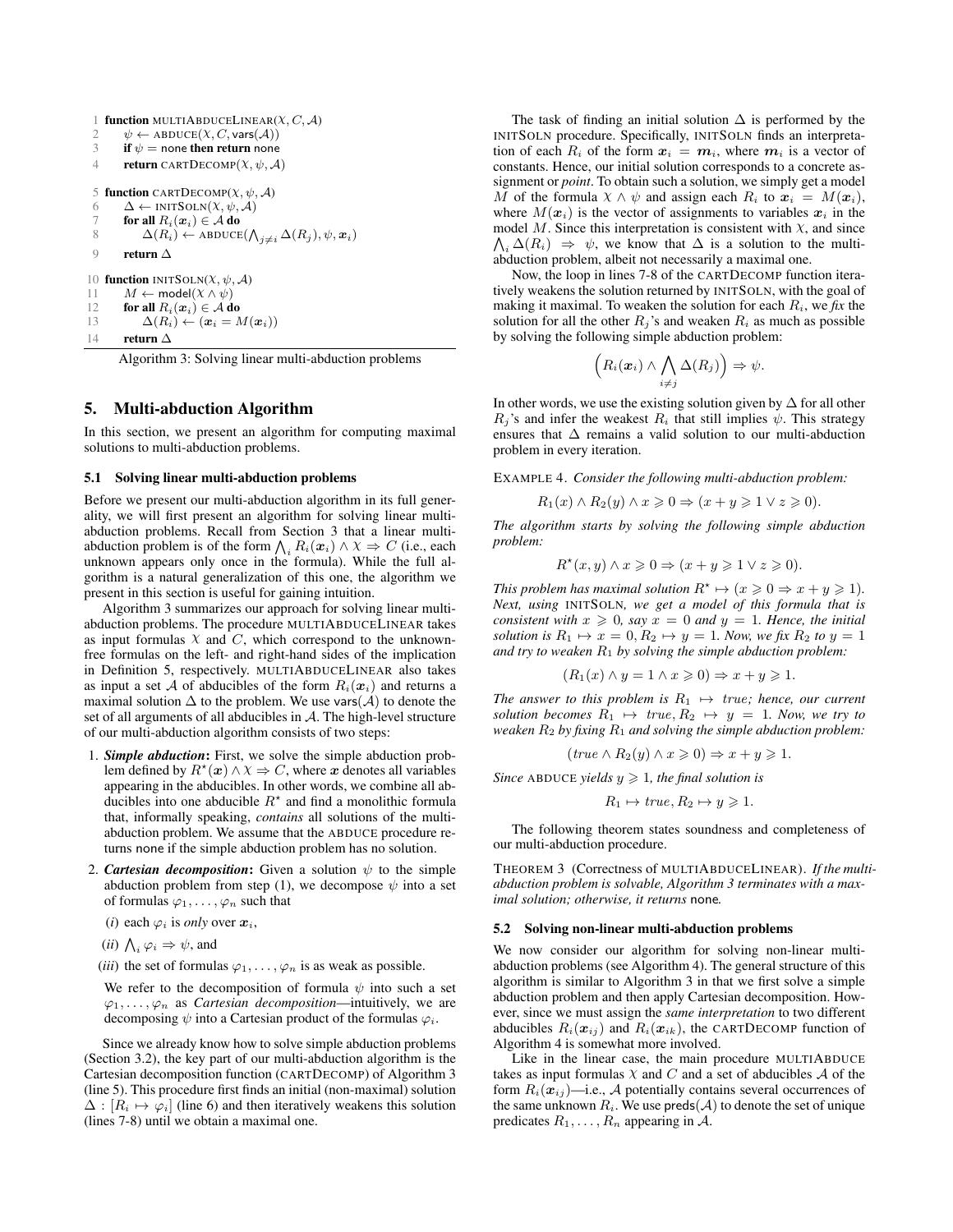*Cartesian decomposition* As in Algorithm 3, the CARTDECOMP procedure first computes an initial non-maximal solution ∆ for each abducible  $R_i$  (line 6) and then iteratively weakens  $\Delta$  to obtain a maximal solution (loop at line 7). The difference here is in the way CARTDECOMP treats repeated occurrences of the same unknown. The weakening loop at line 7 works in two steps:

1. In line 8, we group all occurrences of each  $R_i$  as one monolithic abducible  $R_i^*$  over the variables  $x_{i1}, \ldots, x_{in_i}$ , and computes a maximal solution for  $R_i^*$ . This is done using the simple abduction query:

$$
\left(R_i^{\star}(\boldsymbol{x}_{i1},\ldots,\boldsymbol{x}_{in_i})\wedge\bigwedge_{k\neq i}\bigwedge_{j}\Delta(R_k)[\boldsymbol{x}_{kj}/\boldsymbol{x}_j]\right)\Rightarrow\psi.
$$

The computed solution  $\psi_i$  at line 8 is the weakest formula over variables  $x_{i1}, \ldots, x_{in_i}$  that makes the above implication valid.

2. At this point, we need to decompose  $\psi_i$  into  $n_i$  formulas, one for each occurrence of  $R_i$ . These formulas also have to be equivalent, as per definition of the multi-abduction problem. More formally, we would like to find a weakest formula  $\varphi_i$  over the fresh vector of variables  $x_i$  such that:  $\bigwedge_j \varphi_i[x_{ij}/x_i] \Rightarrow$  $\psi_i$ . We call this process *isomorphic decomposition* (line 9), as it decomposes the formula  $\psi_i$  into a conjunction of formulas  $\varphi_i[\boldsymbol{x}_{ij}|\boldsymbol{x}_i]$  that are equivalent modulo variable renaming.

*Initial solution* Since the main difference of Algorithm 4 from MULTIABDUCELINEAR lies in isomorphic decomposition and initial solution inference, we now turn our attention to lines 11-27 of the algorithm. Let us first consider the INITSOLN procedure for finding an initial non-maximal interpretation for each unknown  $R_i$ . First of all, if the multi-abduction problem is to have a solution, then there must be some interpretation of  $R_i$  of the form  $\bigvee_j \bm{x}_i =$  $m_{ij}$ , where each  $m_{ij}$  is a vector of constants. Note that we do not require these  $m_{ij}$ 's to be distinct; hence, even if the only interpretation of  $R_i$  is a single *point*, we can still find such a solution.

Now, to find a solution of this form, we need to find values of  $m_{ij}$  under which the formula

$$
\left(\bigwedge_{ij} \bigvee_k \bm{x}_{ij} = \bm{m}_{ik}\right) \Rightarrow \psi
$$

is valid. Specifically, we let  $m_{ij}$  be fresh symbolic constants and ask for a model M of the formula shown in line 13, where  $A(R_i)$ denotes all abducibles containing unknown  $R_i$  and vars $(\psi)$  is the set of free variables in  $\psi$ . Then, we obtain an initial solution for  $\Delta(R_i)$  as  $\bigvee_j \bm{x}_i = M(\bm{m}_{ij})$ . The intuition here is as follows: In the linear case, INITSOLN initializes every abducible  $R_i$  with an assignment  $x_i = m_i$ . In the non-linear case, we do the same, but we need to make sure that if we initialize one occurrence of  $R_i$ with some assignment  $A$ , then every other occurrence should also have that assignment. This is captured by the formula in line 12.

*Isomorphic decomposition* Let us now consider the ISODECOMP procedure in line 17. Given a formula  $\psi$  and a set of abducibles  $\mathcal{R} = \{R_i(\boldsymbol{x}_{i1}), \dots, R_i(\boldsymbol{x}_{in_i})\}$ , recall that the goal of isomorphic decomposition is to find a weakest formula  $\varphi$  such that

$$
\bigwedge_j \varphi[\boldsymbol{x}_{ij}/\boldsymbol{x}_i] \Rightarrow \psi \tag{1}
$$

is valid. To find such a formula  $\varphi$ , ISODECOMP first initializes  $\varphi$  to the current solution of  $R_i$  given by  $\Delta$ . Note that, by construction of the initial solution and the maximality guarantee of ABDUCE,  $\Delta(R_i)$  always satisfies Formula 1. Now, starting from this initial solution at line 18, ISODECOMP iteratively weakens  $\varphi$  until it can no longer be weakened (lines 19-27).

1 **function** MULTIABDUCE $(X, C, A)$ 2  $\psi \leftarrow \text{ABDUCE}(X, C, \text{vars}(\mathcal{A}))$ <br>3 **if**  $\psi =$  none **then return** none if  $\psi =$  none then return none 4 return CARTDECOMP $(\chi, \psi, \mathcal{A})$ 5 function CARTDECOMP $(X, \psi, \mathcal{A})$ 6  $\Delta \leftarrow \text{INTSOLN}(X, \psi, \mathcal{A})$ <br>7 **for all**  $R_i \in \text{preds}(\mathcal{A})$  do 7 **for all**  $R_i \in \text{preds}(\mathcal{A})$  **do**<br>8  $\psi_i \leftarrow \text{ABDUEE}(\bigwedge \Lambda)$ 8  $\psi_i \leftarrow \text{ABDUCE}(\bigwedge_{k \neq i} \bigwedge_j \Delta(R_k)[\boldsymbol{x}_{kj}/\boldsymbol{x}_k], \psi, \boldsymbol{x}_i)$ 9  $\Delta(R_i) \leftarrow \text{ISODECOMP}(\psi_i, \mathcal{A}(R_i), \Delta)$ 10 return  $\Delta$ 11 **function**  $INTSOLN(X, \psi, \mathcal{A})$ 12  $\psi_M \leftarrow \forall \text{vars}(\psi).$  $\sqrt{ }$  $\begin{pmatrix} \Lambda \end{pmatrix}$  $R_i(\boldsymbol{x}_{ij})\in\mathcal{A}$  $\frac{|{\cal A}(R_i)|}{\sqrt{2}}$  $k=1$  $\bm{x}_{ij} = \bm{m}_{ik}$  $\setminus$  $\Rightarrow \psi$ 13  $M \leftarrow \text{model}(\chi[\mathbf{m}_{ij}/\mathbf{x}_{ij}] \wedge \psi_M)$ 14 **for all**  $R_i \in \text{preds}(\mathcal{A})$  **do**<br>15  $\Delta(R_i) \leftarrow \bigvee_i \mathbf{x}_i = M_i$ 15  $\Delta(R_i) \leftarrow \bigvee_j \boldsymbol{x}_i = M(\boldsymbol{m}_{ij})$ 16 return ∆

17 function ISODECOMP $(\psi, \mathcal{R}, \Delta)$ 18  $\varphi \leftarrow \Delta(\text{preds}(\mathcal{R}))$ <br>19 **while** *true* **do** while true do 20  $\psi_M \leftarrow \forall \text{vars}(\psi).$  $\sqrt{ }$  $\begin{pmatrix} \Lambda \end{pmatrix}$  $R(\boldsymbol{x}_{ij})\in\mathcal{R}$  $\frac{|\mathcal{R}|}{\bigvee}$  $k=1$  $\bm{x}_{ij} = \bm{m}_{ik}$  $\setminus$  $\Rightarrow \psi$ 21  $M \leftarrow \text{model}$  $\sqrt{ }$  $\mathcal{L}$  $\mathsf{R}^|\mathcal{R}|$  $j=1$  $\neg \varphi[\boldsymbol{m}_{ij}/\boldsymbol{x}_i] \wedge \psi_M$  $\setminus$  $\overline{1}$ 22 if  $M = \emptyset$  then return  $\varphi$ 23  $\varphi \leftarrow \varphi \vee \bigvee_j \boldsymbol{x}_i = M(\boldsymbol{m}_{ij})$ 24  $\varphi_j \leftarrow \varphi[\boldsymbol{x}_{ij}/\boldsymbol{x}_i]$  for each j 25 **for all**  $R(x_{ij}) \in \mathcal{R}$  do 26  $\varphi_j \leftarrow \text{ABDUCE}(\bigwedge_{j \neq k} \varphi_k, \psi, \boldsymbol{x}_{ij})$ 27  $\varphi \leftarrow \bigwedge_j \varphi_j[\boldsymbol{x}_i/\boldsymbol{x}_{ij}]$ 

Algorithm 4: Solving non-linear multi-abduction problems

In each iteration of the while loop, we weaken our current solution  $\varphi$  by finding a *set*  $\Theta$  of assignments  $x_i = m_{ij}$  such that (*i*)  $x_i = m_{ij}$  currently does not satisfy  $\varphi$ , and (*ii*) adding  $\Theta$  to the satisfying assignments of  $\varphi$  does not violate Formula 1. If such an assignment does not exist, this means  $\varphi$  is already the weakest solution that makes Formula 1 valid; hence, we return  $\varphi$  (line 22). Otherwise, we weaken our current solution  $\varphi$  by adding models  $\Theta$ (loop at line 25).

Lines 24-27 of the algorithm are heuristics to accelerate convergence. In particular, since the ISODECOMP algorithm (as described so far) adds a finite, and typically small, set of models in each iteration, we try to further weaken  $\varphi$  using simple abduction. Specifically, at line 26, we ask, "*How much can we weaken*  $R_i(\boldsymbol{x}_{ij})$  while fixing the other  $R_i(\boldsymbol{x}_{ik})$ 's and maintaining the va*lidity of Formula 1?*" Hence, the formula  $\varphi_j$  obtained at line 27 has the property that  $\varphi \Rightarrow \varphi_j[\mathbf{x}_i/\mathbf{x}_{ij}]$ . Finally, since all abducibles  $R_i(\mathbf{x}_{ij})$  must have the same interpretation modulo renaming, we obtain a new solution  $\varphi$  as  $\bigwedge_j \varphi_j[\boldsymbol{x}_i/\boldsymbol{x}_{ij}]$  (line 27). Note that the formula  $\varphi$  at line 27 is at least as weak as the version of  $\varphi$  at line 23, although it may not be *strictly* weaker.

EXAMPLE 5. *Consider the multi-abduction problem*

$$
R(x) \land R(y) \Rightarrow x + y \geqslant 2
$$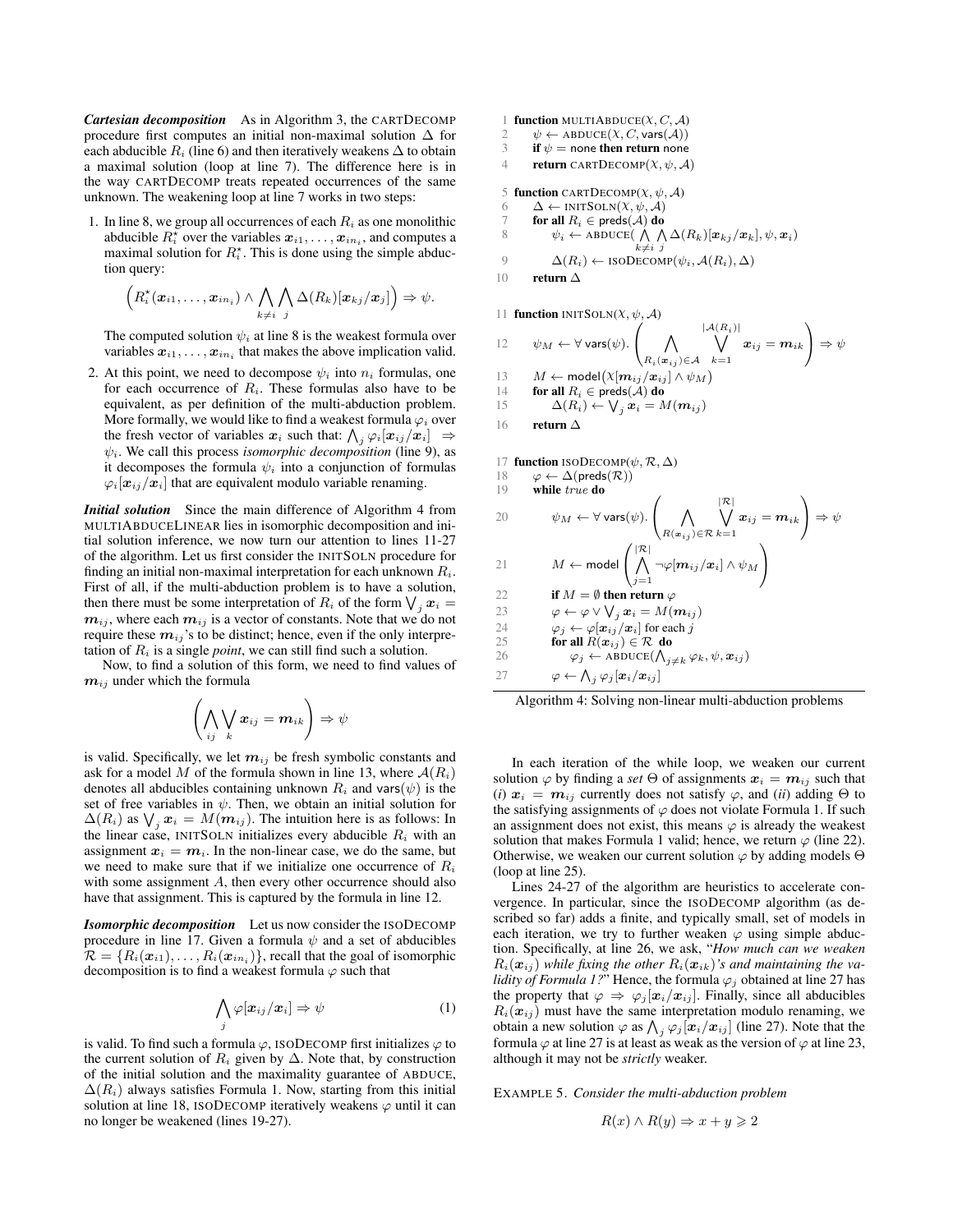*in the first-order theory of linear integer arithmetic (*LIA*). The algorithm calls* CARTDECOMP *on the formula*  $x + y \ge 2$ *, and, regardless of what* INITSOLN *returns, it calls* ISODECOMP *with*  $\psi = x + y \geq 2$  *and abducibles*  $\mathcal{R} = \{R(x), R(y)\}\$ . Now, *assuming* INITSOLN *sets*  $R(\alpha) \equiv \alpha = 2 \vee \alpha = 3$ *, we weaken the solution*  $\varphi$  *by computing a new model: Suppose that*  $\varphi$  *at line* 23 *is now assigned to*  $\alpha = 2 \vee \alpha = 3 \vee \alpha = 4$ . *In the loop at line 25, we first use simple abduction to weaken* R(x)*, which yields*  $x \geq 0$ . In the next iteration, we weaken  $R(y)$  to  $y \geq 2$ ; hence *the new*  $\varphi$  *becomes*  $\alpha \geq 2$  *at line 27. In the next iteration of the while loop, we ask for a new model of* x *and* y *and obtain*  $x = 1$ *,*  $y = 1$ *. Hence, the new*  $\varphi$  *at line 23 becomes*  $\alpha \geq 2 \vee \alpha = 1$ *. When we use simple abduction to weaken*  $R(x)$  *in line 26, we now obtain*  $R(x) \equiv x \ge 1$ *. Similarly, when we weaken*  $R(y)$  *using*  $R(x) \equiv x \geq 1$ , we obtain  $y \geq 1$  for  $R(y)$ . Hence, the final solution *is*  $R(\alpha) \equiv \alpha \geqslant 1$ .

*Correctness and termination* The following theorem states soundness of the MULTIABDUCE algorithm.

THEOREM 4 (Correctness of MULTIABDUCE). *If* MULTIABDUCE *returns solution*  $\Delta$ *, then*  $\Delta$  *is a maximal solution; if it returns* none*, then there is no solution to the multi-abduction problem.*

While the MULTIABDUCE procedure of Algorithm 4 always terminates for logical theories with finite ascending chains of implications (e.g., propositional logic), it does not have termination guarantees otherwise. This is expected because multi-abduction problems in some theories are not guaranteed to have maximal solutions that are finitely expressible in that theory. For example, consider the multi-abduction problem  $R(x) \wedge R(y) \Rightarrow y \neq x + 1$  in linear real arithmetic. A maximal solution for  $R(\alpha)$  is  $\bigvee_{k \in \mathbb{Z}} (2k <$  $\alpha \leq 2k+1$ , which is not finitely expressible in this theory and requires integral constraints. We formalize lack of maximal solutions for non-linear multi-abduction in the following theorem.

THEOREM 5 (Maximality in FOL theories). *There are first-order theories for which there exists non-linear multi-abduction problems that have no maximal solutions.*

## 6. Implementation and Extensions

#### 6.1 Implementation

We implemented a prototype of our maximal specification synthesis algorithm (MAXSAFESPEC) and its multi-abduction core as an extension of UFO [6], an open-source, LLVM-based [2] verification framework for C code. We extended UFO's front end to enable procedure calls with multiple returns, just as in our program model from Section 3. This model allows us to handle procedures that can modify global state.

To compute inductive invariants, UFO unrolls a program's CFG into a DAG and uses DAG *interpolants* [4] to hypothesize an inductive invariant in case all paths in the unrolling are safe. Our implementation utilizes the DAG-shaped counterexamples emitted by UFO in order to drive the specification synthesis loop. Of course, we could instrument UFO to emit a single counterexample path at a time—instead of a DAG of counterexamples. However, we found that this process does not scale at all as soon as we go beyond very simple programs, due to the large number of paths that need to be examined in order to arrive at a maximal safe specification.

Our multi-abduction algorithm implementation uses the Z3 SMT solver [28] for satisfiability checking and quantifier elimination. Programs are encoded in linear integer arithmetic (QFLIA).

## 6.2 Optimizations

To produce an efficient implementation of our specification synthesis algorithm, we identified a number of key optimizations.

*Aggressive formula preprocessing* Unsurprisingly, the most expensive operation in our procedure is the universal quantifier elimination step needed for simple abduction. In our implementation context, we have to apply quantifier elimination to large formulas over linear integer arithmetic (also known as Presburger arithmetic). It is well known that the worst case space/time bound for this problem is super exponential. In addition to this theoretical intractability, quantifier elimination has not received the same attention—in terms of algorithmic and engineering advances—as did satisfiability. To make matters even worse, we are dealing with large formulas encoding CFG unrollings, whereas typical uses of quantifier elimination are restricted to relatively small formulas (e.g., encoding sets of states in some numerical abstract domain).

In our initial attempts, we implemented a simple abduction procedure that directly passes the formula to Z3's quantifier elimination procedure [19]—a combination of Cooper's algorithm [25] and the Omega test [46]. This turned out to be very impractical. As such, we devised a two-step preprocessing phase that (*i*) aggressively simplifies the formula by identifying and removing redundant subformulas and (*ii*) attempts to eliminate *easy* variables by examining the formula syntactically. After performing these two steps, we fall back on Z3 to eliminate the remaining variables from the simplified formula.

First, to simplify a formula  $\varphi$  into an equivalent formula  $\varphi_s$ , we exploit UNSAT cores. Specifically, we ask the SMT solver, "*Which literals in* ϕ *can we replace with* true *without weakening the formula?*" We encode this question as follows: First, we create a formula  $\varphi'$  that is a negation normal form (NNF) version of  $\varphi$  with every literal  $l_i$  replaced by  $a_i \Rightarrow l_i$ , where  $a_i$  is a fresh Boolean *assumption* variable associated with literal  $l_i$ . Note that if we set all  $a_i$  variables in  $\varphi'$  to true, we get a formula equivalent to  $\varphi$ . Now, we ask Z3 whether the formula

$$
\varphi' \land \neg \varphi \land \bigwedge_i a_i
$$

is unsatisfiable. This formula is unsatisfiable *iff*  $\varphi \Rightarrow \varphi$  is valid, which is obviously the case. As a result, we can extract an UNSAT core over the assumption variables  $\{a_i\}$ ; the UNSAT core indicates which literals in  $\varphi$  can be replaced by *true* without changing its meaning. As Z3 is not guaranteed to return a minimal UNSAT core, we invoke it multiple times to get rid of as many literals as possible.

Second, after simplification, we examine the formula syntactically to eliminate as many variables as possible before passing the formula on to Z3. For instance, consider the formula

$$
\forall x. \, x = y + z \vee \varphi,
$$

where x does not appear in  $\varphi$ . In this case, we know that the literal  $x = y + z$  can be replaced by *false*, thus eliminating the quantified variable  $x$ . We found that this simple heuristic eliminates a substantial number of variables, simplifying quantifier elimination for Z3.

*Aggressive result postprocessing* In addition to preprocessing the input to the quantifier elimination procedure, we also simplify the output of quantifier elimination. Given the complexity of quantifier elimination in LIA, the resulting formulas can be quite large and, in our experience, full of redundant subformulas.

Since our goal is to compute procedure specifications, we would like to produce simple specifications that are easy to examine by a human and/or efficient for reuse in verification. To achieve that, we applied the aforementioned UNSAT core simplification technique to get rid of redundant literals. For postprocessing, we go even further with simplification: we traverse the formula and attempt to remove redundant subformulas using local SMT checks.

*Finding initial solutions* The key component of our multiabduction procedure is Cartesian decomposition. The maximal solution computed by Cartesian decomposition is determined by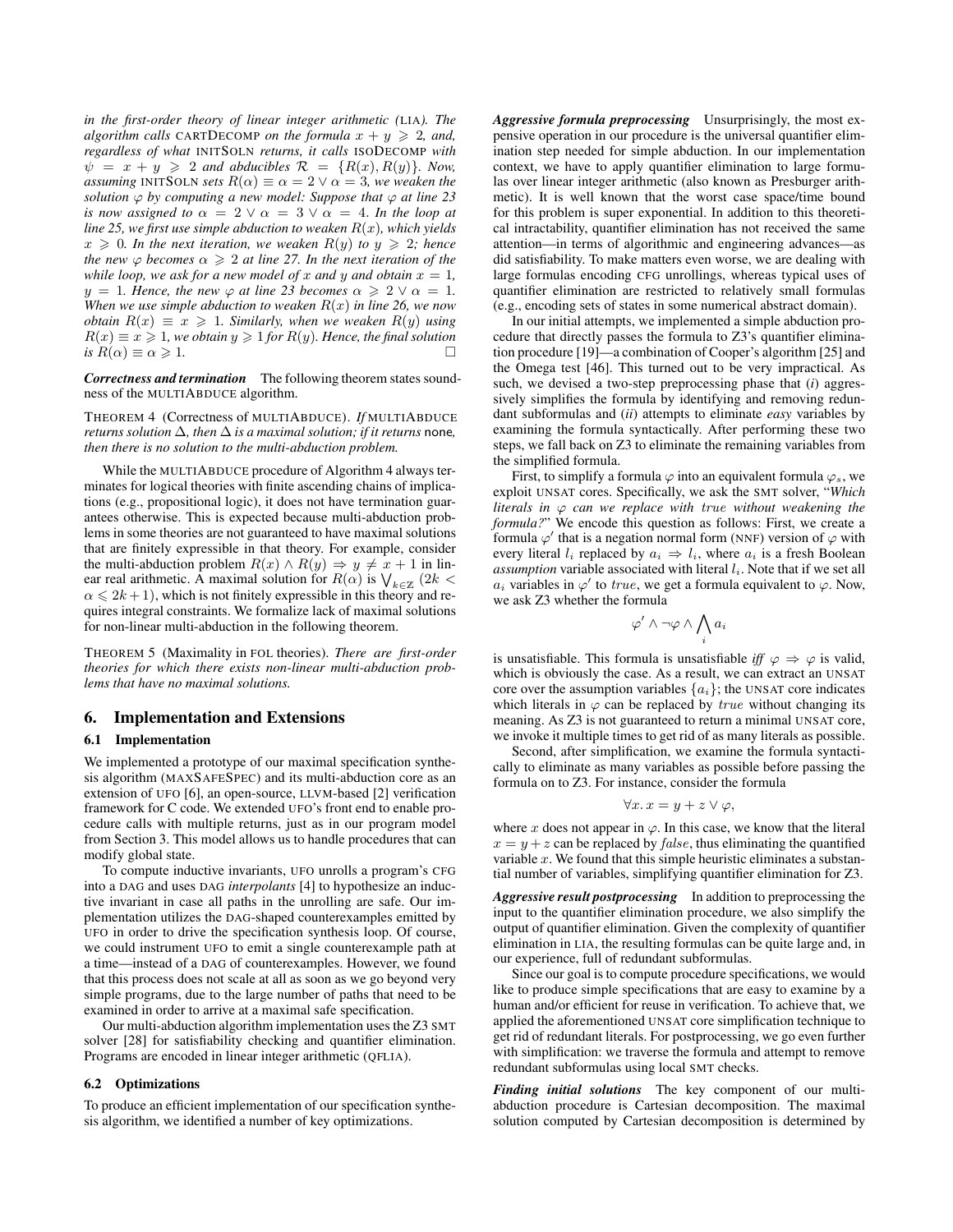the initial solution (computed by INITSOLN). To compute *higher quality* specifications, we attempt to compute initial solutions that maximize the number of feasible paths. This ensures that computed specifications are not only maximal, but also permit as many program paths as possible. To do this, we implemented a greedy MAXSMT procedure that finds a model that maximizes the number of satisfiable disjuncts (program paths) in the formula  $\chi$  in Algorithms 3 and 4.

*Termination and non-linear multi-abduction* Recall that in the presence of repeated occurrences of the same abducible (non-linear case), MULTIABDUCE may not terminate. For our set of benchmarks, the heuristic abduction loop, line 26 of Algorithm 4, always forced our algorithm to find a maximal solution. That is, we did not encounter non-terminating multi-abduction problems in practice.

# 7. Evaluation

Our evaluation is designed to assess (*i*) the efficiency and performance of our multi-abduction procedure and (*ii*) the quality of the synthesized specifications. For these purposes, we performed the following two sets of experiments:

- E1 Our first experiment is primarily designed to evaluate and study the performance of our multi-abduction procedure. We apply the multi-abduction procedure to problems generated by (*i*) a parameterized set of microbenchmarks of growing size and (*ii*) a set of standard verification benchmarks that we use in a program repair scenario.
- E2 Our second experiment evaluates the performance of our algorithm and the quality of synthesized specifications. For this, we used a collection of Windows device drivers from the software verification competition, SV-COMP [16]. For these programs, we eliminated kernel routine and initialization stubs, and synthesized maximal specifications that maintain correctness of the drivers. Stubs are typically manually written to abstract OS routines and avoid analysis of the whole OS kernel in the process of analyzing a single driver. Our evaluation demonstrates the potential of our approach at automatically synthesizing specifications of kernel routines from their usage context. One potential scenario would be that human auditors can then certify such specifications for reuse in verification of other drivers.

To the best of our knowledge, no existing technique can synthesize maximal safe specifications for the kinds of programs we address here. For our benchmarks, synthesizing maximal specifications requires multi-abduction and cannot be performed using simple abduction alone. Specifically, our benchmarks (*i*) call the same procedure multiple times and/or (*ii*) call different procedures. Section 8 provides a detailed comparison with related works.

#### 7.1 E1: Evaluating multi-abduction

We now discuss our evaluation of multi-abduction. We first present our results on parameterized microbenchmarks and then on the locks benchmarks from SV-COMP.

## 7.1.1 Parameterized microbenchmarks

*Benchmarks description* We created four microbenchmarks that are parameterized by the number of calls to unknown procedures. All four benchmarks involve linear arithmetic operations and exhibit different scenarios for our tool. We evaluated our implementation on programs of increasing size. Our goal with this set of benchmarks is to stress our multi-abduction technique and experiment with how far it can go by increasing input sizes. We first describe our microbenchmarks and the synthesized specifications.

Consider the accumulator benchmark in the top part of Figure 3. In every iteration of the loop, the unknown procedure **fun** returns the values of x and y, which are then added to z. This benchmark is parameterized by the number of times, n, lines  $l_1$  and  $l_2$  are repeated within the loop. The loop executes arbitrarily many times (as denoted by the condition ∗). Our goal is to find a specification for  $f$ un that ensures that  $z > 0$  after the loop exit. For every instantiation of this benchmark, our tool computes the maximal specification  $r_1 + r_2 \geq 0$ , where  $r_1$  and  $r_2$  denote the first and second return values of **fun**.

Unlike the accumulator benchmark, sum and sum-arg require synthesizing specifications of increasing size as we increase the parameter n. For sum, n determines the number of **fun**'s return values; our tool computes the maximal specification

$$
\sum_{i=1}^{n} i * r_i \geqslant 10,
$$

where  $r_i$  denotes the i'th return value of  $f$ un. Hence, the inferred specification ensures that  $y \ge 10$  throughout execution.

The benchmark sum-arg is trickier. Here, we call  $fun$  n times with  $n$  different arguments, from 1 to  $n$ , and we want to ensure that the sum of all return values is 0. One might be tempted to say that a maximal specification is  $r = 0$ , that is, fun always returns 0. This is too strong, as we only care about the return value of **fun** when its argument is between 1 and  $n$ . For each instantiation of this benchmark, our tool computes the maximal specification

$$
\bigvee_{i=1}^{n} arg = i \Rightarrow r = 0,
$$

where  $arg$  denotes the input argument of  $fun$  and  $r$  represents its return value. This specification states that **fun** returns 0 when its input is between 1 and  $n$ ; otherwise, it can return any value.

Finally, the benchmark pareto is similar to sum, but sets the values of  $x_1, \ldots, x_n$  by making calls to *n* different procedures. In this case, there are many maximal specifications for  $fun_1, \ldots, fun_n$ that are incomparable as per our partial order (Definition 2). Our tool thus returns one possible maximal specification of the form

$$
[\text{fun}_1 \mapsto r_1 \geqslant c_1, \dots, \text{fun}_n \mapsto r_n \geqslant c_n],
$$

where  $r_i$  is the return value of  $fun_i, c_i \in \mathbb{Z}$ , and the following constraint is satisfied:  $\sum_{i=1}^{n} i * c_i \geq 10$ .

*Results* For each of the four benchmarks, we evaluated the performance of our multi-abduction procedure on the generated multiabduction problem. (For these benchmarks, the multi-abduction solver is invoked once, as UFO always provides a sufficient DAG of counterexamples.) As we increase the size of each benchmark program, by increasing the parameter  $n$ , the size of the multi-abduction problem increases linearly. We measure formula size as the number of Boolean connectives in the DAG representation of the formula. Similarly, the numbers of variables and abducibles increase linearly with  $n$ .

The bottom part of Figure 3 represents the multi-abduction runtime results for each benchmark as the size of the formula increases. The time limit per benchmark is 3 minutes. Points on the top border are benchmarks that did not complete within time limit. We use two quantifier elimination strategies: (*i*) eliminating one variable at a time, by multiple calls to Z3, and (*ii*) variable partitioning implemented internally in Z3 [19]. For each parameterized benchmark, we report results from the faster strategy.

Overall, our results indicate our multi-abduction technique's ability to scale to large formulas, with thousands of Boolean connectives, representing encodings of unrolled CFGs. For all of the formulas here, the number of quantified variables in the first call to ABDUCE (line 2 of Algorithm 4) is in the 100s. For instance, for formulas of size ∼2000 from the accumulator benchmark, the number of abducibles is ∼200, and the number of quantified vari-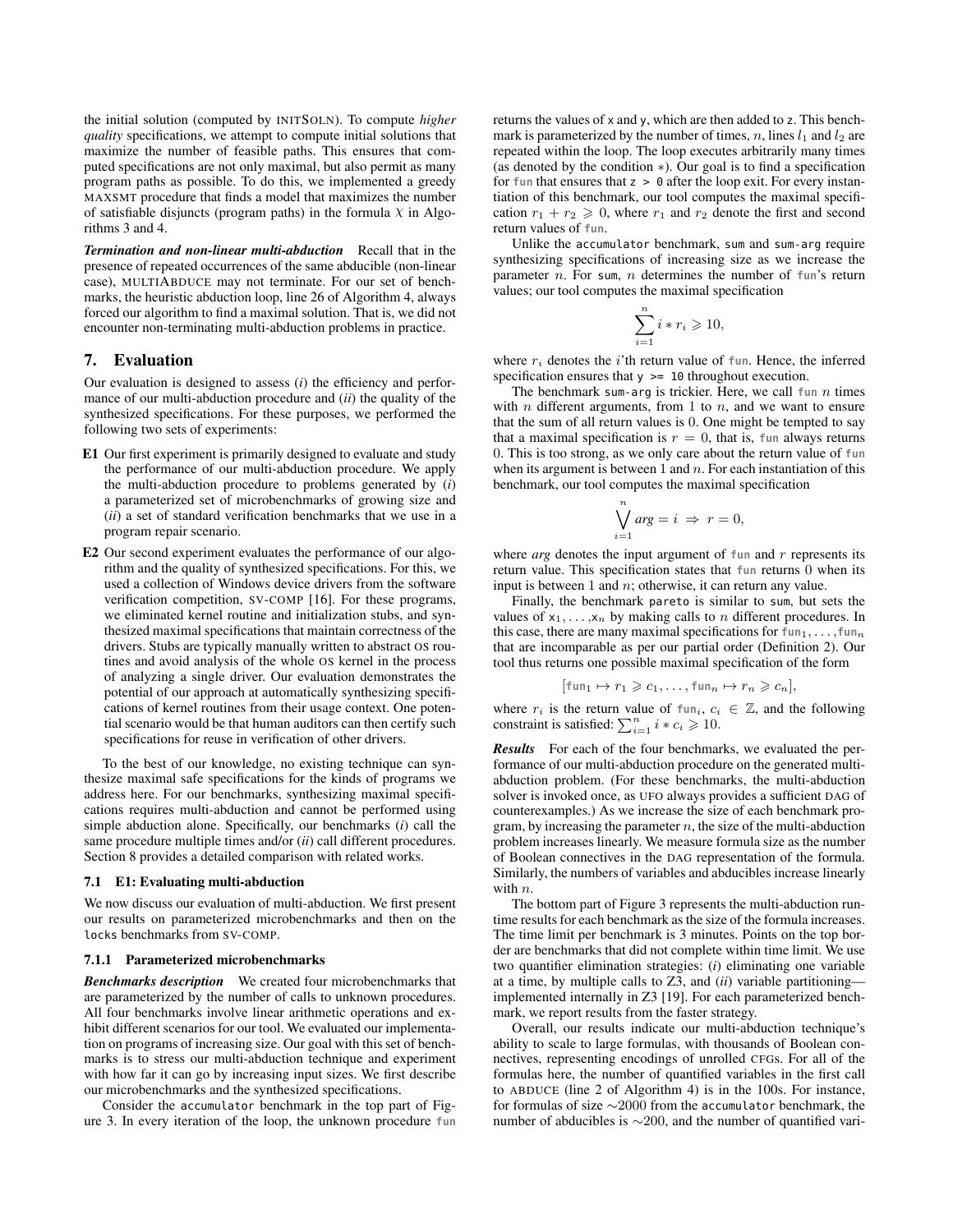

Figure 3: Parameterized microbenchmarks and their results. Time is in seconds.



Figure 4: Results for locks benchmarks

ables is ∼400 (out of a total of ∼800 variables). In sum-arg, for formulas of size  $\sim$ 1500, we see  $\sim$ 200 abducibles and  $\sim$ 100 quantified variables (out of a total of ∼500 variables). Notice the need for multi-abduction for these benchmarks: The same procedure **fun** is called multiple times, and there are calls to different procedures fun<sub>i</sub>. Thus, we require Cartesian and isomorphic decomposition to compute specifications of unknown procedures.

#### 7.1.2 Locks benchmarks

*Benchmark description* We also evaluated our approach on the locks benchmarks of SV-COMP (from the locks group), a set of benchmarks designed as challenge programs for automated software verifiers [18]. These benchmarks non-deterministically acquire and release a number of locks in a loop. The number of paths in the program increases exponentially in the number of locks. For each lock, we abstracted the code that checks whether the lock is acquired as a *unique* unknown procedure and used our tool to synthesize a specification under which the program is correct. Hence, the number of unknown procedures in these benchmarks is equal to the number of locks. The setup here mimics a *program repair* scenario: The assumption is that the code that checks whether the lock is acquired is "*suspect*" [37], and we are asking, "*What can we replace this code with in order to make the program correct?*"

Our tool synthesized a weaker specification for the abstracted code, instilling more non-determinism in these benchmarks while maintaining their correctness. Specifically, the checking code for each lock  $lk_i$  returns true if  $lk_i$  is not equal to 1, and false otherwise. Our tool returns the slightly weaker specification

$$
lk_i = 1 \Rightarrow false,
$$

which implies that the procedure can return true or false when  $lk_i \neq 1$ . At first glance, this specification looks suspiciously weak, but a closer examination of the benchmark shows that  $lk_i$  is always not equal to 1 when the checking code is invoked. Thus, our tool synthesizes a specification that returns any value when  $lk_i$  is 1.

*Results* Figure 4 shows the amount of time (in seconds) multiabduction takes as we increase the number of locks. The original benchmark suite contains programs with 5 to 15 locks; here, we extend the suite with new programs with up to 60 locks. As with the parameterized benchmarks, only one multi-abduction call is made. The  $x$ -axis shows the size of the formula as we increase the number of locks. Within the short time limit of 3 minutes, our multi-abduction solver is able to scale to problems with ∼5000 Boolean connectives, ∼160 abducibles, and ∼1500 quantified variables (generated from a program with 54 locks). Observe the need for multi-abduction here: We need to synthesize a specification for multiple procedures, one for each lock, and the same procedure might appear multiple times along control-flow paths emitted by the verifier. We would like to note that this set of benchmarks was specially crafted as a challenge to software verification tools: they require precise path reasoning; thus, a symbolic representation of paths is needed. Here, we do not only verify these benchmarks, we go one step further and synthesize maximal specifications for unknown code.

#### 7.1.3 Summary

Our results demonstrate our multi-abduction procedure's ability to scale to large formulas with thousands of Boolean connectives and hundreds of variables. Our experience with quantifier elimination indicates the importance of the order in which variables are eliminated. Going forward, we would like to investigate variable elimination ordering strategies, with an emphasis on our specification synthesis domain. Our tool is able to produce formulas in SMT-LIB format, which we will release to drive future research in decision procedures of quantified formulas and quantifier elimination.

#### 7.2 E2: Specification synthesis for device drivers

*Description* We now turn our attention to our second set of experiments, which target device drivers. In device driver verification, stubs for OS kernel routines are typically manually written to avoid analysis of complex kernel code. Indeed, this is the case for the Static Driver Verifier (SDV) [39], Microsoft's commercial product for driver developers, which uses the bounded verifier Corral [40].

In this section, we study the applicability of our proposed technique for automatically synthesizing specifications of kernel routines and initialization code for a standard suite of Windows drivers that are part of the software verification competition (SV-COMP).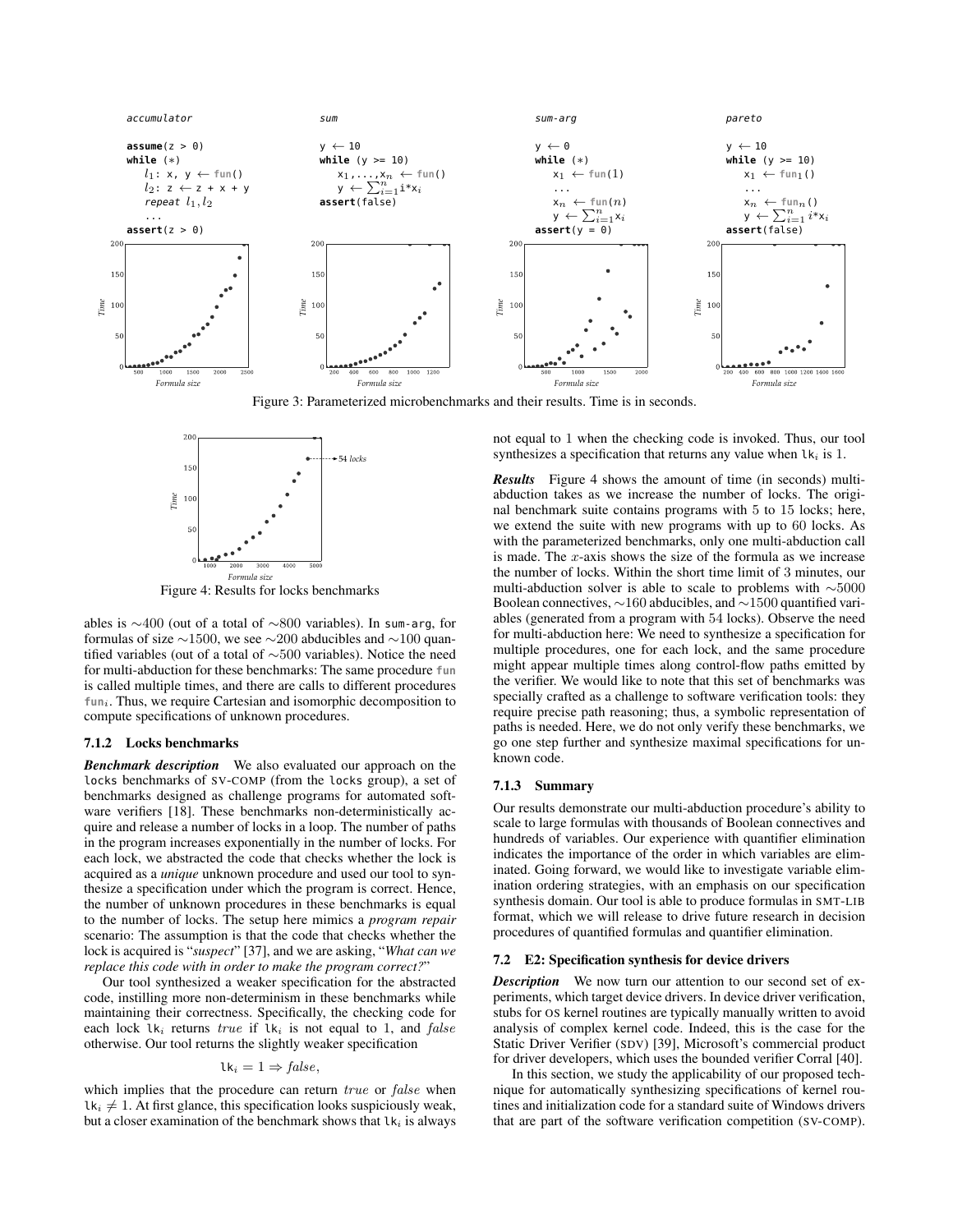|                 |                | Multi-abduction statistics |                 |             |
|-----------------|----------------|----------------------------|-----------------|-------------|
| Driver/routine  | Time           | #Abds                      | <b>DAG</b> size | #O-vars     |
| kbfilter-s1     |                |                            |                 |             |
| init            | $\mathbf{1}$   | 7                          | 498             | 113-120     |
| IofCallDriver   | 0.1            | $\mathbf{1}$               | 137             | $21 - 31$   |
| IofComplRequest | $0.03*$        |                            |                 |             |
| KeSetEvent      | 0.1            | $\mathbf{1}$               | 104             | $21 - 26$   |
| KeWaitFSObject  | 0.1            | 1                          | 123             | $19 - 32$   |
| kbfilter-s2     |                |                            |                 |             |
| init            | 3              | 7                          | 987             | 236-243     |
| IofCallDriver   | 0.1            | $\mathbf{1}$               | 165             | $29 - 39$   |
| IofComplRequest | $0.04*$        |                            |                 |             |
| KeSetEvent      | 0.1            | $\mathbf{1}$               | 132             | $29 - 34$   |
| KeWaitFSObject  | 0.1            | 1                          | 151             | $27 - 40$   |
| floppy-s3       |                |                            |                 |             |
| init            | 5              | 6                          | 1757            | 382-388     |
| IofCallDriver   | 16             | 9                          | 1398            | $241 - 317$ |
| IofComplRequest | 8              | $\overline{4}$             | 1579            | 330-343     |
| KeSetEvent      | 1              | 3                          | 1551            | 318-333     |
| KeWaitFSObject  | $\overline{2}$ | $\overline{\mathcal{L}}$   | 1693            | 316-368     |
| floppy-s4       |                |                            |                 |             |
| init            | 34             | 6                          | 2767            | 628-634     |
| IofCallDriver   | 27             | 11                         | 2282            | 436-529     |
| IofComplRequest | 33             | 9                          | 2535            | 548-576     |
| KeSetEvent      | 3              | 3                          | 2502            | 546-561     |
| KeWaitFSObject  | 4              | $\overline{4}$             | 2644            | 544-596     |
| diskperf        |                |                            |                 |             |
| init            | 145            | 7                          | 2075            | 432-439     |
| IofCallDriver   | 15             | 9                          | 1356            | 220-303     |
| IofComplRequest | 15             | 5                          | 1548            | 313-329     |
| KeSetEvent      | 1              | 6                          | 1573            | 305-335     |
| KeWaitFSObject  | 5              | 6                          | 1876            | 322-397     |
| cdaudio         |                |                            |                 |             |
| init            | 184            | 6                          | 5251            | 1172-1178   |
| IofCallDriver   | 53             | 11                         | 2972            | 596-696     |
| IofComplRequest | 175            | 17                         | 3723            | 817-869     |
| KeSetEvent      | 5              | 3                          | 3526            | 795-810     |
| KeWaitFSObject  | 19             | 8                          | 3842            | 788-892     |

Table 1: Results for device drivers. Time is in seconds.

Here, we target the preprocessed benchmarks, from ntdriverssimplified set, in which heap manipulation has been abstracted for the purposes of functional verification.

For evaluation, we identified all kernel routine stubs in these drivers: IofCallDriver, IofCompleteRequest, KeWaitForSingleObject, and KeSetEvent. These routines deal with I/O management and other core kernel issues, and are invoked by all drivers in the ntdrivers benchmarks.<sup>3</sup> Also, all drivers contain an initialization stub, init, invoked at the start of execution, to set initial values for global variables, flags, etc. For both the kernel routine stubs and the initialization stubs, we applied our technique to synthesize a maximal specification that ensures driver correctness, with respect to properties encoded in the drivers. That is, we removed the stubs and attempted to automatically synthesize their specifications from the routines' usage contexts, and we asked the following questions: (*i*) How efficient is the synthesis process? (*ii*) Do the synthesized specifications capture all behaviors of (i.e., over-approximate) the manually written stubs?

*Synthesizing safe initialization specifications* Synthesizing the initialization procedure of a device driver is an instance of inputfilter synthesis: We infer the set of parameters for which the device driver behaves correctly. For each initialized global variable  $g$  in init, we replaced g's initialization code with  $g \leftarrow \text{get}_g()$ , where **get**<sup>g</sup> is an unknown procedure. Thus, by synthesizing a maximal specification for each  $get_q$ , we know the range of values that g must lie within in order to ensure correctness of the driver. Note that, for init specifications, we utilize multi-abduction to synthesize a specification per initialized variable. Simple abduction alone can only compute a monolithic formula over all uninitialized variables.

Table 1 shows the time it took to synthesize the specifications for all global variables for each driver in our set. The table also shows statistics for the final multi-abduction query: the number of abducibles (#Abds), the size of the problem (DAG size), and the number of quantified and total variables in the first call to AB-DUCE (#Q–vars). For init, the number of abducibles (#Abds) corresponds to the number of initialized variables. For each driver, our synthesized specifications for procedures  $\mathbf{get}_g$  were one of the following: (*i*) a specific value for g, equal to the one in the initialization routine; (*ii*) a range of values for g that includes the one in the initialization routine; or (*iii*) the specification true, which indicates that  $g$  does not affect the correctness of the procedure. For all the drivers, our techniques was able to compute a maximal specification for 6-7 procedures in a small amount of time: 1 to 184 seconds.

*Synthesizing kernel routine stubs* In each driver, we replaced each kernel routine stub with an unknown procedure whose arguments are the arguments of the kernel routine and the global variables read by the routine; the return values of the unknown procedure are its actual return value and values for all global variables it updates. Using our approach, we synthesized maximal safe specifications for these procedures.

Table 1 shows the amount of time it took to synthesize a specification for each kernel routine. (Routine IofCompleteRequest is not required for correctness of drivers kbfiltr-s\*, i.e., its maximal specification is true; this is detected by our front-end.) Consider the driver cdaudio; our technique computes a specification for KeWaitForSingleObject within 15 seconds, having to solve the (final) multi-abduction query containing ∼3000 Boolean operators and ∼800 quantified variables. We manually inspected synthesized specifications and in all cases found that they are equivalent to the original stubs or allow strictly more behavior. For instance, for the routine IofCallDriver in kbfiltr-s1, our technique synthesized the disjunctive specification that states that IofCallDriver either updates the global variable s to the value of global variable NP, or returns the signal 259 and updates the value of s to that of MPR3. The specification does not mention the global variable lowerDriverReturn, which is updated in the given stub, meaning that its value is not needed for the correctness of the driver.

**Summary** Our evaluation indicates our technique's ability to synthesize maximal safe specifications of unknown procedures in realistic programs. We have demonstrated this on a standard set of Windows driver benchmarks, where, within a short amount of time, we synthesized specifications of kernel routines that over-approximate existing stubs. We believe that our results demonstrate the promise of our approach, and provide strong evidence that it is indeed possible to synthesize specifications of unknown procedures.

# 8. Related Work

In this section, we place our specification synthesis technique in the context of related work.

*Specification inference* There is a large body of work on learning procedure specifications [7, 9, 12, 13, 20, 27, 35, 41, 45, 48, 50, 53, 54]. Many of these techniques [7, 9, 13, 45, 48, 50, 53] use either client or library code to learn API-usage rules of libraries, which can then be used for verifying other clients of the same library. Here, we addressed an orthogonal problem: synthesizing logical specifications of unknown procedures that ensure client safety.

The works of Bastani et al. [12] and Zhu et al. [54] have a similar goal to ours, but in the context of taint-flow analysis. Bastani et al.

<sup>3</sup> See the Windows Driver Kit (WDK) for the detailed API [3].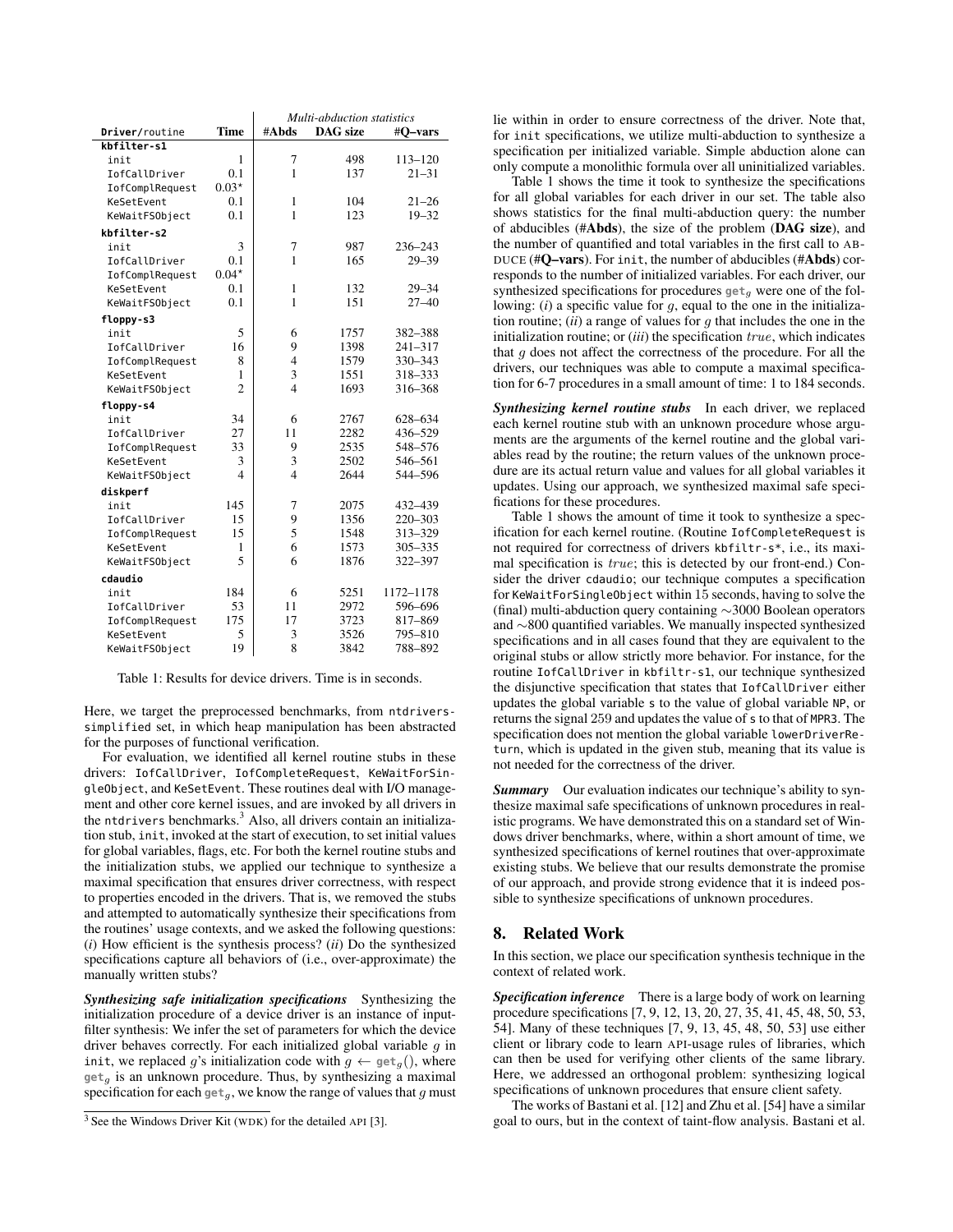present a CFL-based solution for computing taint-flow and aliasing specifications. Similarly, Zhu et al. use simple abduction to find the smallest number of assumptions on unknown procedures. In contrast to these works, our technique differs in two ways. First, we present a general logic-based technique that is not tied to taintflow analysis or CFL-based analyses. Second, our technique ensures a universally maximal solution, whereas maximality of prior work is relative to an initial taint-flow analysis, which is likely imprecise.

Seghir and Kroening [49] and Cimatti et al. [23] compute a weakest safe precondition of a program or transition system. This problem can be modelled in our framework by inserting a single unknown procedure call at the beginning of the program, where the procedure call returns initial values for program parameters.

Work on *angelic verification* [20, 27] aims to find *reasonable* environment assumptions in order to suppress "*stupid*" false alarms. In the recent paper by Das et al. [27], the user is assumed to specify a set of acceptable specifications; the job of the verifier is to find a specification within the supplied set that suppresses bugs while being permissive (limits dead code). Our work is similar in that we look for specifications of unknown code that make the program correct. However, our work differs in that we present a general logical treatment of the problem. In particular, our multiabduction algorithm enables automatic computation of maximal specifications, but *without user intervention*.

*Abduction in analysis and verification* Abduction made its way into computer science through artificial intelligence, where it was used for knowledge representation and reasoning [29, 43]. Here, we focus on use of abduction in program analysis and verification.

In the context of separation logic for shape analysis, *bi-abduction* was introduced in the seminal work of Calcagno et al. [22] as a means for inferring procedure preconditions that ensure memorysafe execution. Our work differs in a number of ways: First, we target first-order theories that admit quantifier elimination. Second, multi-abduction finds specifications of unknown procedures in addition to preconditions, whereas bi-abduction assumes that it has access to callee specifications. We believe that our approach can be profitably combined with bi-abduction in a bottom-up compositional reasoning fashion. For instance, the recently open-sourced tool, Infer [1], a commercial version of Calcagno et al.'s technique, does not perform precise reasoning over arithmetic operations, and may return false positives in such cases. By incorporating a firstorder abduction mechanism alongside shape abduction, we can create a more precise analysis technique.

The work of Qin et al. [47] presents a combined shape-data abstract domain that can be used for inferring specifications of unknown procedures using a form of abduction over the abstract domain. In comparison, we (*i*) compute maximal specifications of unknown procedures, whereas Qin et al.'s work heuristically abduces a specification; and (*ii*) our abduction queries always find a solution if one exists, as we are not restricted by an abstract domain that loses information during forward propagation.

In program analysis, abduction appeared first in the work of Giacobazzi [31] in the context of logic programming. Giacobazzi defined a top-down abstract interpretation of logic programs that abduces properties of modules that ensure correctness of their composition. Our work is analogous, in the sense that we also ask, "*How should callees behave in order to ensure correctness?*" In comparison to Giacobazzi's work, we target imperative programs and do not constrain our analysis to an abstract domain; instead, we encode program semantics as first-order formulas and utilize multiabduction to synthesize weakest possible procedure specifications necessary for ensuring correctness.

*Horn-clause solving* Our work shares similarities with works on solving *Horn clauses* [15, 32, 33]. Our technique can be viewed as a solver for *recursive* Horn clauses with *unconstrained* predicates: those that appear exclusively in the bodies of clauses, and not as heads. Intuitively, unconstrained predicates represent specifications of unknown procedures—computed by multi-abduction—and constrained predicates represent inductive invariants proving that the program is safe—computed by the verifier. Existing work on solving Horn clauses does not address the question of optimality and would allow trivial solutions that set unconstrained predicates to false, as allowed by Horn-clause semantics. In contrast, our multiabduction solver ensures that we compute maximal, non-trivial solutions. Picking up a recursive Horn-clause solver—like HSF [32] or GPDR [36]—and applying it in our setting does not guarantee a useful solution. Indeed, in our experience, unconstrained predicates in GPDR are always set to *false*. Thus, our contribution in the context of Horn-clause solving is a recursive Horn-clause solver that ensures non-trivial, maximal solutions to unconstrained predicates.

Beyene et al. [14] present a game solving technique that is formalized as Horn-clause solving. The authors demonstrate their approach for program repair and synthesis of winning strategies in two-player games. Our approaches are closely related. For instance, in Beyene et al., program repair is formalized as finding a strengthening of a program's transition relation. In our setting, this is equivalent to finding a specification of an unknown procedure that restricts program executions to safe ones. In comparison with Beyene et al., our work does not require user-supplied lineararithmetic templates for specifications of unknown procedures; instead, it synthesizes a maximal specification over a first-order theory, a much more challenging problem. On the other hand, Beyene et al. also handle temporal specifications, allowing them to stipulate that a synthesized procedure specification ensures total correctness.

*Formula decomposition* Veanes et al. introduced *monadic decomposition* [52], a technique that takes a formula  $F(x, y)$  and computes  $k$  pairs of formulas  $(A_i(x), B_i(y))$  such that  $\bigvee_i (A_i(x) \wedge$  $B_i(y) \equiv F(x, y)$ . Our formulation of Cartesian decomposition is similar to 1-monadic decomposition, but it is more general: We relax the equivalence constraint to  $A(x) \wedge B(y) \Rightarrow \varphi$  and look for maximal solutions of  $A$  and  $B$ . Also, Cartesian decomposition does not restrict the decomposition to a pair of formulas, but allows an arbitrary number of unknowns. In addition, we consider isomorphic decomposition. It is also important to note that our Cartesian decomposition procedure computes a 1-monadic decomposition when it exists.

# 9. Conclusion

We studied the problem of synthesizing maximal safe specifications of unknown procedures and presented a logic-based solution that leverages multi-abduction. Our empirical evaluation demonstrates the effectiveness of this technique at finding useful procedure specifications for realistic programs.

We believe there are many exciting and important applications of our work; in the future, we plan to investigate the following:

- *Bottom-up compositional analysis for shape-data*: As discussed in Section 8, our abduction algorithms can be combined with the bi-abduction-based shape analysis of Calcagno et al. [22] to produce a combined shape-data analysis. In the future, we plan to study such a combination with the goal of reducing false positives in shape analysis.
- *Compositional top-down verification*: We also plan to investigate the effectiveness of our technique for top-down verification. We can use our technique to verify callers independently of callees and then separately check whether the callees satisfy the inferred maximal specifications. In comparison with forward abstract-interpretation-based, bottom-up, and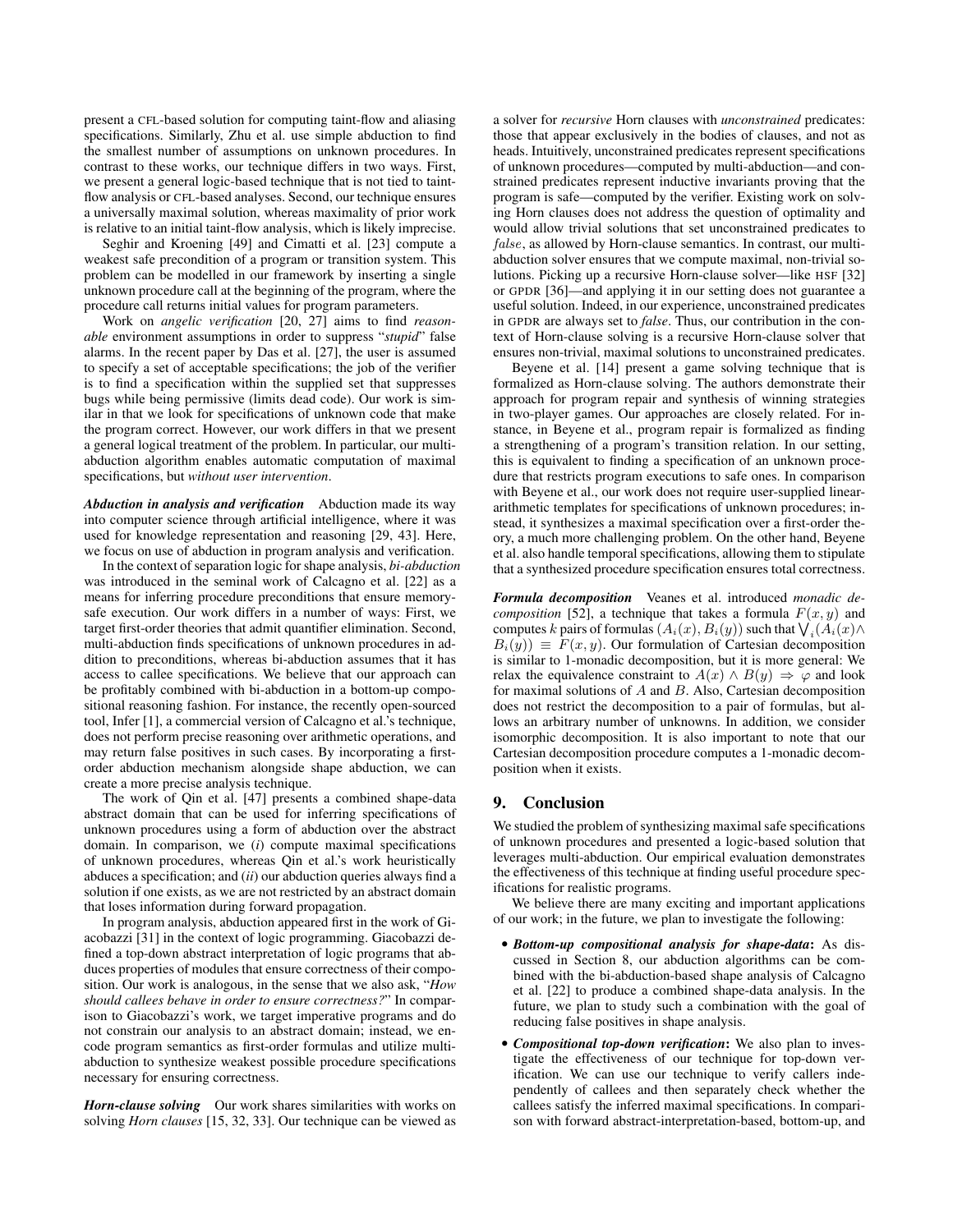interpolation-based analyses, this direction has received very little attention [31, 47].

*Acknowledgements* We would like to thank Kenneth McMillan for one of the examples, and Zachary Kincaid, Thomas Reps, and Ben Liblit for comments on an early draft of the paper. The second author is funded by NSF Award #1453386 and FA 8750-14-2-0270.

## References

- [1] Infer. http://fbinfer.com/.
- [2] The LLVM compiler infrastructure. http://llvm.org.
- [3] Windows driver kit (WDK). https://msdn.microsoft.com/en-us/ library/windows/hardware/ff557573(v=vs.85).aspx.
- [4] A. Albarghouthi, A. Gurfinkel, and M. Chechik. Craig interpretation. In *SAS*, 2012.
- [5] A. Albarghouthi, A. Gurfinkel, and M. Chechik. From Underapproximations to Over-approximations and Back. In *TACAS*, 2012.
- [6] A. Albarghouthi, Y. Li, A. Gurfinkel, and M. Chechik. UFO: A framework for abstraction-and interpolation-based software verification. In *CAV*, 2012.
- [7] R. Alur, P. Černỳ, P. Madhusudan, and W. Nam. Synthesis of interface specifications for Java classes. In *POPL*, 2005.
- [8] R. Alur, R. Bodik, G. Juniwal, M. M. Martin, M. Raghothaman, S. A. Seshia, R. Singh, A. Solar-Lezama, E. Torlak, and A. Udupa. Syntaxguided synthesis. In *FMCAD*, 2013.
- [9] G. Ammons, R. Bodík, and J. R. Larus. Mining specifications. In *POPL*, 2002.
- [10] T. Ball and S. K. Rajamani. The SLAM toolkit. In *CAV*, 2001.
- [11] M. Barnett and K. R. M. Leino. Weakest-precondition of unstructured programs. In *PASTE*, 2005.
- [12] O. Bastani, S. Anand, and A. Aiken. Specification inference using context-free language reachability. In *POPL*, 2015.
- [13] N. E. Beckman and A. V. Nori. Probabilistic, modular and scalable inference of typestate specifications. In *PLDI*, 2011.
- [14] T. Beyene, S. Chaudhuri, C. Popeea, and A. Rybalchenko. A constraint-based approach to solving games on infinite graphs. In *POPL*, 2014.
- [15] T. A. Beyene, C. Popeea, and A. Rybalchenko. Solving existentially quantified horn clauses. In *CAV*, 2013.
- [16] D. Beyer. Status report on software verification (Competition summary SV-COMP 2014). In *TACAS*, 2014.
- [17] D. Beyer, T. A. Henzinger, R. Jhala, and R. Majumdar. The software model checker BLAST. *STTT*, (5-6), 2007.
- [18] D. Beyer, A. Cimatti, A. Griggio, M. E. Keremoglu, and R. Sebastiani. Software Model Checking via Large-Block Encoding. In *FMCAD*, 2009.
- [19] N. Bjørner. Linear quantifier elimination as an abstract decision procedure. In *IJCAR*, 2010.
- [20] S. Blackshear and S. K. Lahiri. Almost-correct specifications: A modular semantic framework for assigning confidence to warnings. In *PLDI*, 2013.
- [21] D. Brumley, H. Wang, S. Jha, and D. X. Song. Creating vulnerability signatures using weakest preconditions. In *CSF*, 2007.
- [22] C. Calcagno, D. Distefano, P. O'Hearn, and H. Yang. Compositional shape analysis by means of bi-abduction. *POPL*, (1), 2009.
- [23] A. Cimatti, A. Griggio, S. Mover, and S. Tonetta. Parameter synthesis with IC3. In *FMCAD*, 2013.
- [24] E. Clarke, D. Kroening, and F. Lerda. A Tool for Checking ANSI-C Programs. In *TACAS*, pages 168–176, 2004.
- [25] D. Cooper. Theorem proving in arithmetic without multiplication. *Machine Intelligence*, (91-99), 1972.
- [26] M. Costa, M. Castro, L. Zhou, L. Zhang, and M. Peinado. Bouncer: Securing software by blocking bad input. In *SOSP*, 2007.
- [27] A. Das, S. K. Lahiri, A. Lal, , and Y. Li. Angelic verification: Precise verification modulo unknowns. In *CAV*, 2015.
- [28] L. de Moura and N. Bjrner. Z3: An efficient SMT solver. In *TACAS*. 2008.
- [29] M. Denecker and A. C. Kakas. Abduction in logic programming. In *Computational Logic: Logic Programming and Beyond, Essays in Honour of Robert A. Kowalski, Part I*, 2002.
- [30] I. Dillig, T. Dillig, and A. Aiken. Automated error diagnosis using abductive inference. *PLDI*, 2012.
- [31] R. Giacobazzi. Abductive analysis of modular logic programs. In *ISLP*, 1994.
- [32] S. Grebenshchikov, A. Gupta, N. P. Lopes, C. Popeea, and A. Rybalchenko. HSF (C): a software verifier based on Horn clauses. In *TACAS*. 2012.
- [33] S. Grebenshchikov, N. P. Lopes, C. Popeea, and A. Rybalchenko. Synthesizing software verifiers from proof rules. In *PLDI*, 2012.
- [34] S. Gulwani. Synthesis from examples. *WAMBSE*, (2), 2012.
- [35] T. A. Henzinger, R. Jhala, and R. Majumdar. Permissive interfaces. In *ESEC/SIGSOFT FSE*, 2005.
- [36] K. Hoder and N. Bjørner. Generalized property directed reachability. In *SAT*, 2012.
- [37] B. Jobstmann, A. Griesmayer, and R. Bloem. Program repair as a game. In *CAV*, 2005.
- [38] V. Kuncak, M. Mayer, R. Piskac, and P. Suter. Complete functional synthesis. In *PLDI*, 2010.
- [39] A. Lal. personal communication, 2015.
- [40] A. Lal, S. Qadeer, and S. Lahiri. Corral: A solver for reachability modulo theories. In *CAV*, 2012.
- [41] B. Livshits, A. V. Nori, S. K. Rajamani, and A. Banerjee. Merlin: Specification inference for explicit information flow problems. In *PLDI*, 2009.
- [42] F. Long, S. Sidiroglou-Douskos, D. Kim, and M. Rinard. Sound input filter generation for integer overflow errors. 2014.
- [43] S. McIlraith. Logic-based abductive inference. Technical Report KSL-98-19, Knowledge Systems Laboratory, July 1998.
- [44] K. L. McMillan. Lazy abstraction with interpolants. In *CAV*, 2006.
- [45] J. W. Nimmer and M. D. Ernst. Automatic generation of program specifications. In *ISSTA*, 2002.
- [46] W. Pugh. The Omega Test: a fast and practical integer programming algorithm for dependence analysis. *CACM*, 1992.
- [47] S. Qin, C. Luo, G. He, F. Craciun, and W. Chin. Verifying heapmanipulating programs with unknown procedure calls. In *ICFEM*, 2010.
- [48] M. K. Ramanathan, A. Grama, and S. Jagannathan. Static specification inference using predicate mining. PLDI '07, 2007.
- [49] M. N. Seghir and D. Kroening. Counterexample-guided precondition inference. In *ESOP*, 2013.
- [50] S. Shoham, E. Yahav, S. Fink, and M. Pistoia. Static specification mining using automata-based abstractions. ISSTA, 2007.
- [51] A. Solar Lezama. *Program Synthesis By Sketching*. PhD thesis, EECS Department, University of California, Berkeley, Dec 2008.
- [52] M. Veanes, N. Bjørner, L. Nachmanson, and S. Bereg. Monadic decomposition. In *CAV*, 2014.
- [53] J. Yang, D. Evans, D. Bhardwaj, T. Bhat, and M. Das. Perracotta: mining temporal api rules from imperfect traces. ICSE, 2006.
- [54] H. Zhu, T. Dillig, and I. Dillig. Automated inference of library specifications for source-sink property verification. In *APLAS*, 2013.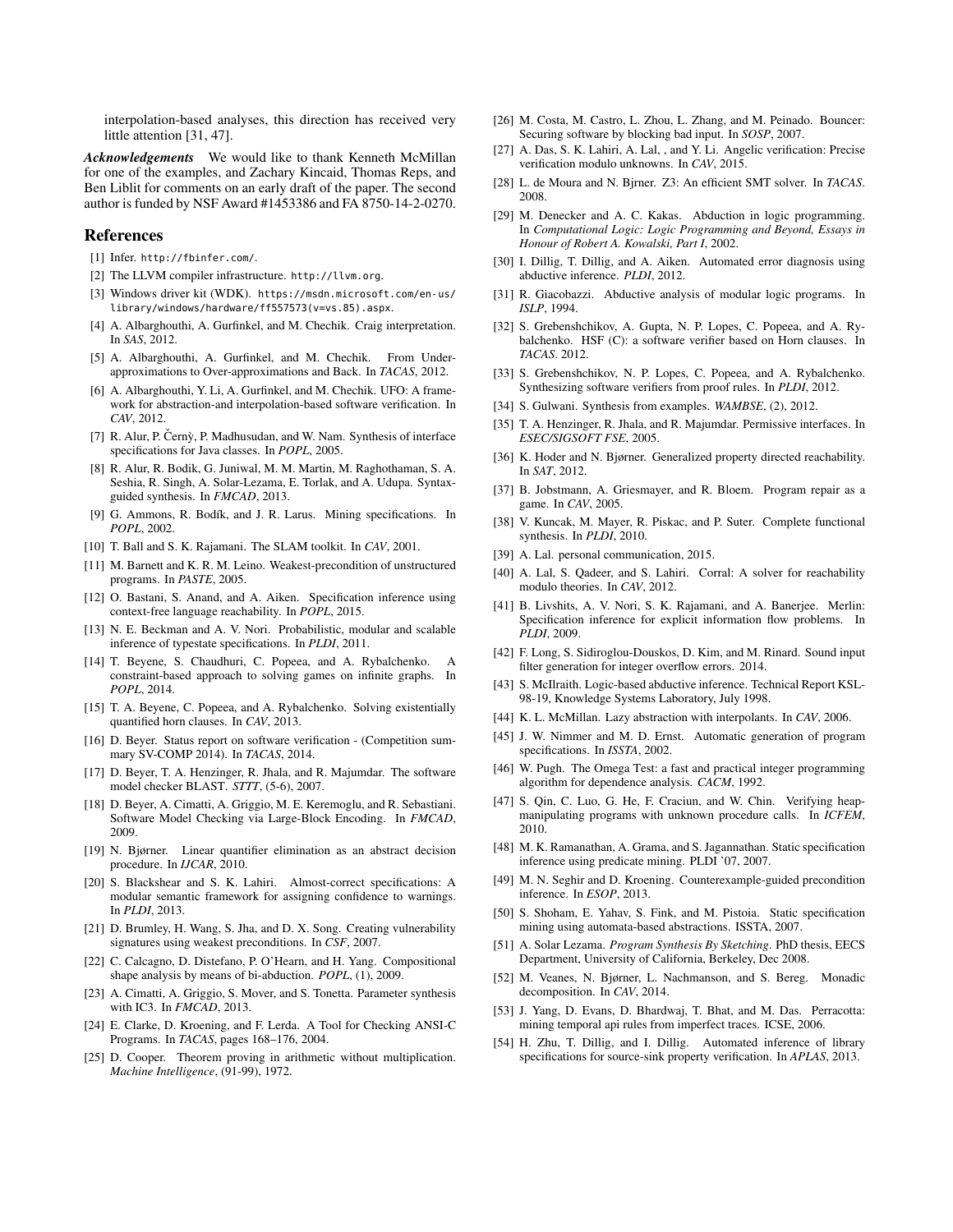# A. Proofs

#### Proof of Theorem 1

*Direction*  $\Rightarrow$  Let C be an abducible-free formula and let  $\varphi$  be a formula containing abducibles only positively. (We assume that C's free variables do not include those fresh variables introduced by FLATTEN.) Let  $\Delta$  be a non-trivial mapping from each abducible in  $\varphi$  to a formula such that  $\varphi[\Delta] \Rightarrow C$  is valid. Further, suppose that FLATTEN( $\varphi$ ) yields  $\psi \wedge \varphi^*$ , where  $\psi$  is a conjunction of abducibles. Consider any model M of the formula  $\varphi[\Delta] \Rightarrow C$ . Since  $M \models \varphi[\Delta] \Rightarrow C$ , we have either

(*i*)  $M \not\models \varphi[\Delta]$  or

(*ii*)  $M \models \varphi[\Delta]$  and  $M \models C$ .

Suppose (*i*). Observe that  $\varphi[\Delta] \equiv \exists X_f. \psi[\Delta] \wedge \varphi^*$ , where  $X_f$  is the set of fresh variables introduced by FLATTEN. Hence, if  $M \not\models \varphi[\Delta]$ , then no extension M' of M can entail  $\psi[\Delta] \wedge \varphi^*$ .

For (*ii*), if  $M \models \varphi[\Delta]$ , then let M' be an extension of M that assigns c to  $x_i$  whenever M assigns c to x (where  $x_i$  are the fresh variables corresponding to the variables x). We then have  $M' \models$  $(\psi[\Delta] \wedge \varphi^*)$  and  $M' \models C$ . Hence,  $M' \models (\psi[\Delta] \wedge \varphi^*) \Rightarrow C$ . For any other extension M'' of M', we have  $M'' \not\models \varphi^*$ ; hence  $M'' \models (\psi[\Delta] \land \varphi^*) \Rightarrow C.$ 

*Direction*  $\Leftarrow$  We omit this direction of the proof, as it is similar to the first part.

# Proof of Theorem 2

*Non-triviality* The fact the returned specification is non-trivial follows from the definition of multi-abduction (condition (*ii*) of Definition 5).

*Safety* Safety of the specification simply follows from the check at lines 5-6, which ensures that  $P[\Delta]$  satisfies post(P).

*Maximality* The maximality of ∆ follows from Theorem 1 and the maximality of the solution computed by MULTIABDUCE (Theorems 3 and 4). In particular, suppose there was a better solution  $\Delta'$  such that  $\Delta' \succ \Delta$  and  $P[\Delta'] \models \text{post}(P)$ . For  $\Delta'$  to be safe, it would need to rule out all executions in  $\Pi$  in the last iteration of the algorithm; that is, it would need to be a solution to the multiabduction problem defined by  $\Phi$  and post(P). However, this means that  $\Delta' \nsucc \Delta$ ; otherwise, it would violate the maximality of the solution computed by MULTIABDUCE.

#### Proof of Theorem 3

*Case 1: solvable problem* If the problem has a solution, then the ABDUCE call in MULTIABDUCEUNIQUE returns an *upper-bound*  $\psi$  such that for any solution  $\Delta$ ,  $\Lambda_i \Delta(R_i) \Rightarrow \psi$  is valid. Note also that, since ABDUCE succeeds, by definition of ABDUCE, we know that CARTDECOMP will find an initial solution when calling INITSOLN.

The fact that CARTDECOMP weakens one  $\Delta(R_i)$  at a time, starting from an initial solution, guarantees that the result is maximal. Suppose it was possible to weaken the solution for one of the  $R_i$ 's while fixing the rest to  $\Delta(R_j)$ . Clearly, the weakest solution for  $R_i$  cannot be weaker than ABDUCE( $\bigwedge_{i \neq j} \Delta(R_j), \psi, \mathbf{x_i}$ ). However, since the algorithm iteratively weakens every  $R_i$ , the solution  $\Delta(R_i)$  at the end is weaker than (or at least as weak as) the solution used when computing  $R_i$ . Hence,  $R_i$  cannot be weakened beyond  $\Delta(R_i)$ .

*Case 2: unsolvable problem* Suppose the problem has no solution, then the ABDUCE call in MULTIABDUCEUNIQUE fails and MULTIABDUCEUNIQUE returns none. By definition of simple abduction, there is no solution of our multi-abduction problem with unique unknowns. If simple abduction succeeds, then INITSOLU-TION must succeed and by the argument above MULTIABDUCEU-NIQUE finds a maximal solution.

# Proof of Theorem 4

*Case 1: returns solution* (Sketch) It is easy to see that the mapping  $\Delta$  returned by MULTIABDUCE is a solution. To see why it is maximal, suppose it was possible to weaken some  $R_i$  while fixing the other  $R_k$ 's. This implies that there must be some  $\varphi_i$  over  $x_i$ such that  $\Delta(R_i) \Rightarrow \varphi_i$  and

$$
\left(\bigwedge_j \varphi_i[\boldsymbol{x_{ij}}/\boldsymbol{x_i}] \wedge \bigwedge_{k \neq i} \bigwedge_j \Delta(R_k)[\boldsymbol{x_{kj}}/\boldsymbol{x_k}]\right) \Rightarrow \psi
$$

Since ABDUCE yields a weakest solution, we must have:

$$
\bigwedge_j \varphi_i[\boldsymbol{x_{ij}}/\boldsymbol{x_i}] \Rightarrow \text{ABDUCE}\left(\bigwedge_{k \neq i} \bigwedge_j \Delta(R_k)[\boldsymbol{x_{kj}}/\boldsymbol{x_k}], \psi, \boldsymbol{x_i}\right)
$$

Let's call the result of the ABDUCE call above  $\gamma$ . Now, consider the solution  $\varphi_k$  for each  $R_k$  at the time we computed the solution for unknown  $R_i$  at lines 8-9. Since the algorithm only weakens solutions, we have  $\varphi_k \Rightarrow \Delta(R_k)$  which implies  $\gamma \Rightarrow \psi_i$  where  $\psi_i$  is the value at line 8 when we computed the solution for  $R_i$ . Hence, we have  $\bigwedge_j \varphi_i[\boldsymbol{x_{ij}}/\boldsymbol{x_i}] \Rightarrow \psi_i$ . Since  $\varphi_i$  is weaker than  $\Delta(R_i)$ , this in turn implies SYMDECOMP $(\psi_i, \mathcal{A}(R_i), \Delta') \Rightarrow \varphi_i$ where  $\Delta'$  is the solution at the time we found an interpretation for  $R_i$ . However, this would mean that  $\Delta(R_i)$  is not a solution to the SYMDECOMP problem because it is possible to find a new model of the formula at line 21.

*Case 2: returns no solution* If MULTIABDUCE returns none, then it is because the call to simple ABDUCE in MULTIABDUCE did not find a solution. By definition of simple abduction, this means that there is no solution the multi-abduction problem.

#### Proof of Theorem 5

Consider the following multi-abduction problem in linear real arithmetic (LRA):  $R(x) \wedge R(y) \Rightarrow y \neq x + 1$ . We prove that this problem has no maximal solution.

First, observe that for any (maximal or non-maximal) solution  $[R(\alpha) \mapsto \varphi]$ , it must be the case that for any  $c, k \in \mathbb{R}$ , where  $k > 1$ , the implication  $c < \alpha \leq c + k \Rightarrow \varphi$  is not logically valid. Intuitively, this states that there is no contiguous region of models of  $\varphi$  that is an interval of size  $\geq 1$ , as stipulated by the right-hand side of the multi-abduction problem. Since  $\varphi$  is an LRA formula over the single real variable  $\alpha$ , it represents a finite set of polyhedra in  $\mathbb{R}^1$  where each polyhedron is of size  $< 1$ .

Using this fact, we now show that, for any solution  $\varphi$  of the problem, there is a strictly weaker solution  $\varphi'$ , thus showing that there is no maximal solution. Let us a fix a solution  $\varphi$ . Now, there must be constants  $c, k \in \mathbb{R}$ , where  $0 \lt k \leq 1$ , such that (*i*)  $c < \alpha < c + k \vee \varphi$  is also a solution to the problem, and *(ii)*  $c < \alpha < c + k \nRightarrow \varphi$ . Suppose this is not true, then either  $\varphi$ contains infinitely-many polyhedra, which cannot be represented in LRA, or there is an open polyhedron in  $\varphi$ , which cannot be case since polyhedra are restricted to intervals of size  $< 1$ , and therefore must be bounded.

It follows, by contradiction, that there are problems in LRA for which there are no maximal solutions.

# B. Synthesizing for One Path at a Time

In Algorithm 1, in each iteration we synthesize a specification that works for all paths in Π, and Π grows monotonically, so the multiabduction queries grow in size.